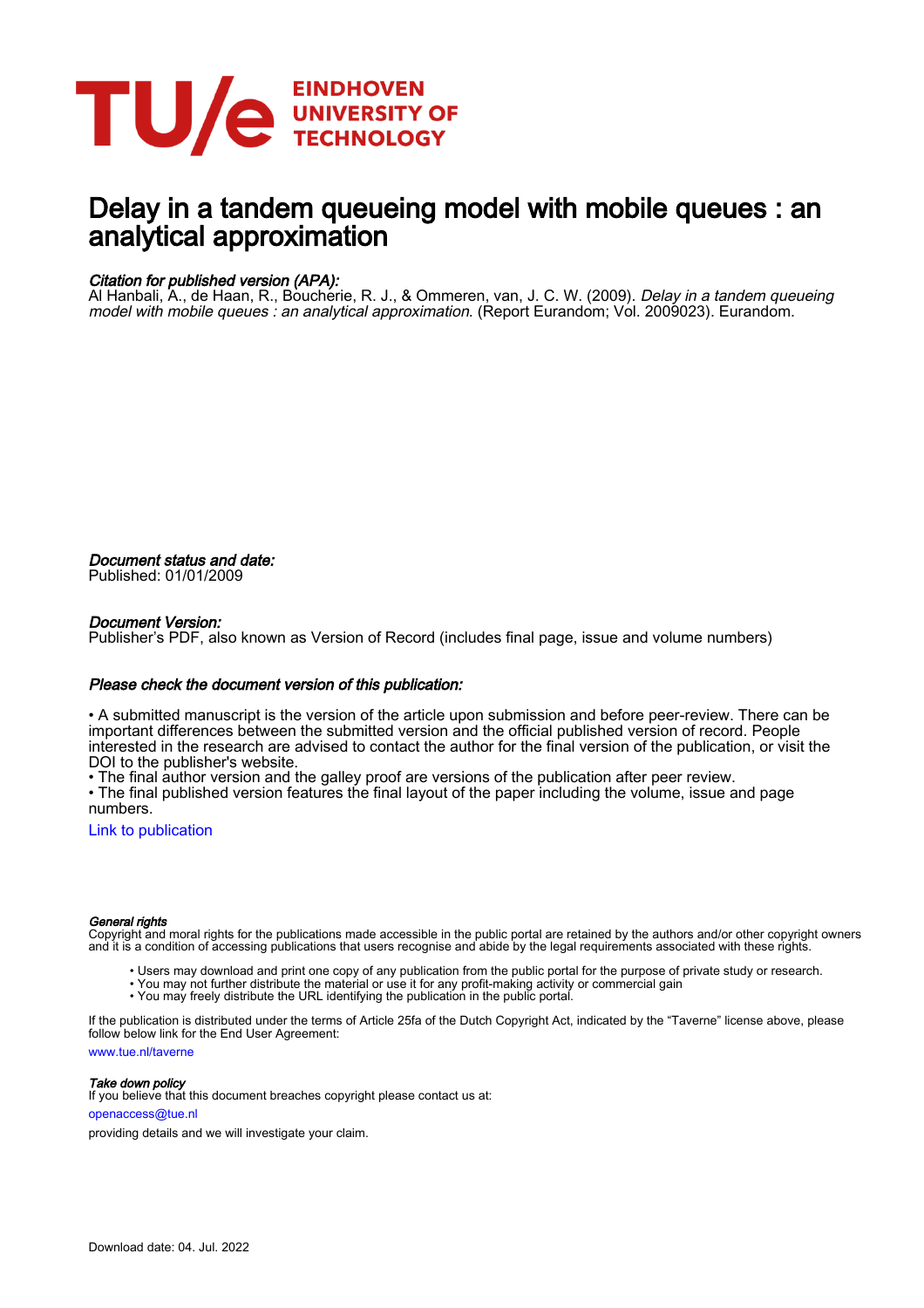# Delay in a Tandem Queueing Model with Mobile Queues: An Analytical Approximation

Ahmad Al Hanbali<sup>a</sup><sup>\*</sup>, Roland de Haan<sup>b</sup>, Richard J. Boucherie<sup>b</sup>, and Jan-Kees van Ommeren<sup>b</sup>

<sup>a</sup> EURANDOM, QPA group, The Netherlands.  $<sup>b</sup>$  Dep. of Applied Mathematics,</sup> SOR group, University of Twente, The Netherlands.

alhanbali@eurandom.tue.nl haanr,r.j.boucherie,J.C.W.vanOmmeren@ewi.utwente.nl

September 7, 2009

#### Abstract

In this paper, we analyze the end-to-end delay performance of a tandem queueing system with mobile queues. Due to state-space explosion there is no hope for a numerical exact analysis for the joint-queue length distribution. For this reason, we present an analytical approximation that is based on queue length analysis. Through extensive numerical validation, we find that the queue length approximation exhibits excellent performance for light and moderate traffic load.

Keywords: Tandem queueing model; Mobile queues; Autonomous server; Performance analysis; Delay analysis; Stability; Ad hoc networks.

AMS Classification: 60K25; 68M20.

# 1 Introduction

In this paper, we analyze the end-to-end delay performance of a customer in a tandem queueing system with mobile queues. This is a typical scenario in the context of mobile ad hoc networks where the wireless devices move autonomously [1, 2].

The network model of our interest is reminiscent of a multi-queue tandem model with multiple alternating servers which move among the queues autonomously. In the literature, it is usually assumed that the server can be controlled. Tandem models with controlled

<sup>∗</sup>The major part of this work was carried out when Ahmad Al Hanbali was at the SOR group at the University of Twente.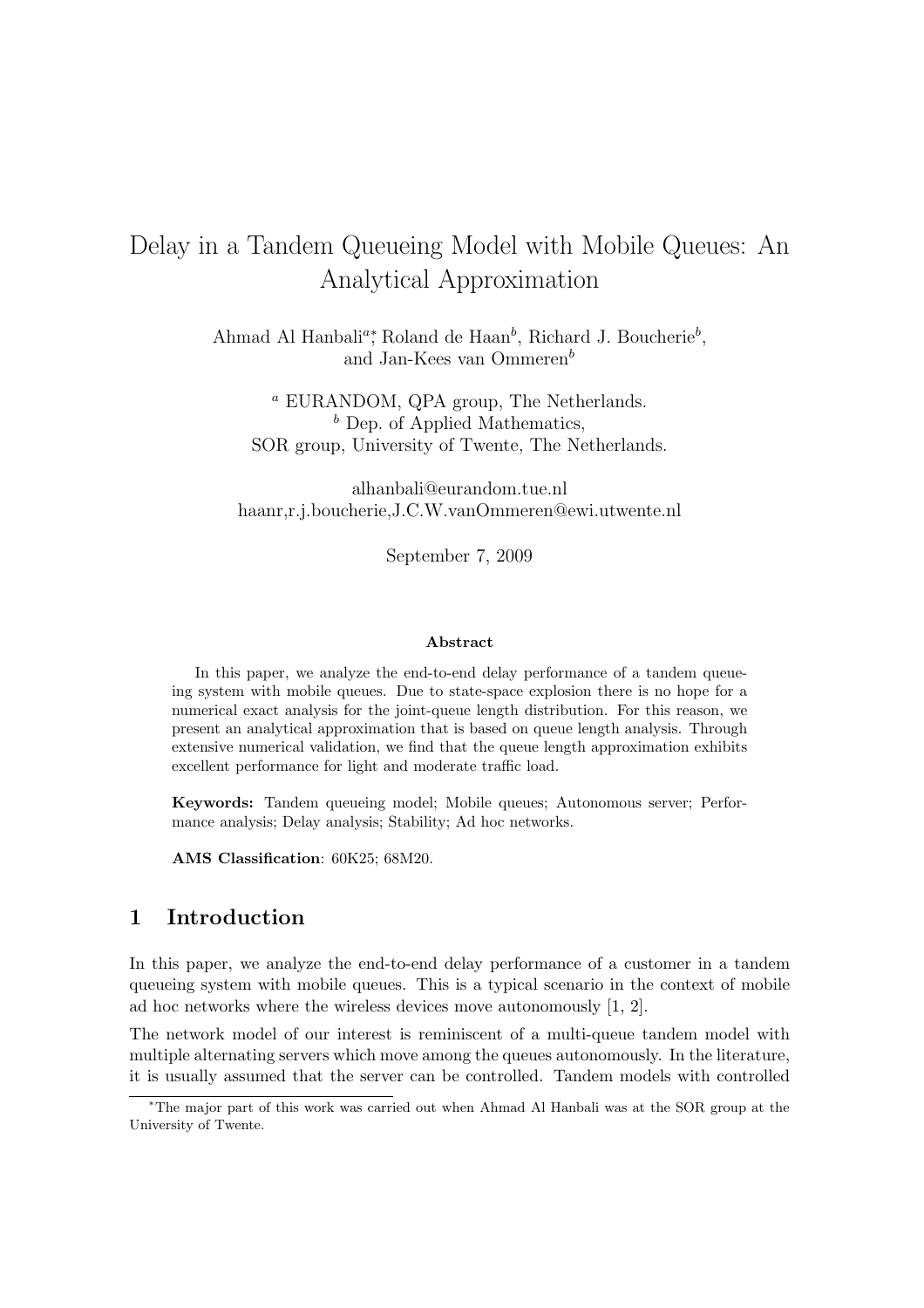servers have been analyzed under various servicing strategies in the special case of a single server (see, e.g.,  $[3]$ ). In a two-queue setting,  $[4]$  analyzes the model via boundary value techniques. Unfortunately, the analysis along these lines for more than two queues appears intractable. Time-limited service models with server control have also been studied in the context of polling systems (see, e.g.,  $[5, 6, 7]$ ), where the server moves to another queue when it becomes empty. In the mobility-driven model of our interest, the server is autonomous and there is no possibility to control its movement.

As a primary step towards understanding the impact of mobility on the end-to-end delay, we studied in [8] a model comprising a fixed source and destination queue, and a single mobile queue operating as a relaying device. Modeling this network as a tandem of queues, we performed an exact analysis for the joint queue length by extending the techniques developed in [6] and [9]. Due to the state-space explosion, the computation time of the joint queue length probabilities may grow large for certain model parameters. Therefore, as a complementary tool, we presented an analytical approximation for the case that the service requirements at each queue are exponential. In this paper, we are interested in the model comprising *multiple* mobile queues. Unfortunately, the exact analysis carried out in [8] is numerically intractable in this model due to the increase in the number of queues. For this reason, we will focus on the approximation. As a generalization, we will allow the distribution of the service requirements at the different queues to be general.

Our main interest is in the end-to-end delay in the network described above. The main complexity in our model is the correlation between the queue lengths at different queues. A numerically efficient approximation will be presented. The main idea is to relate the sojourn time at a mobile queue and its queue length process at specific embedded epochs. The queue length process at these embedded epochs is then analyzed in isolation as a discrete-time queue with geometric batch arrivals. The key element is to approximate the batch arrival process with correlated batch sizes with a batch process of independent batch size. This approximation is referred to as queue length approximation.

Note that the arrivals to a queue are the departures of the upstream queue in the tandem. Therefore, to derive the queue length of queue i, it is required to first analyze queue  $i - 1$ , and so on. Thus, our approximation is based on an iterative scheme that derives the delay at queue one first, then at queue two, and so on. A similar iterative scheme was used recently in [10] for the analysis of multi-server tandem queues with finite buffers and blocking.

The rest of the paper is organized as follows. Section 2 presents our model. The stability condition of the system is derived in Section 3. In Section 4, we present exact results for the sojourn time in the source queue. Section 5 proposes and analyzes the approximation for the sojourn time in the mobile queue via queue lengths. In Section 6, we numerically validate the accuracy of the approximations and present additional results which give insight in the delay of the network. Section 7 concludes the paper. Proofs of our results are given in Section 8.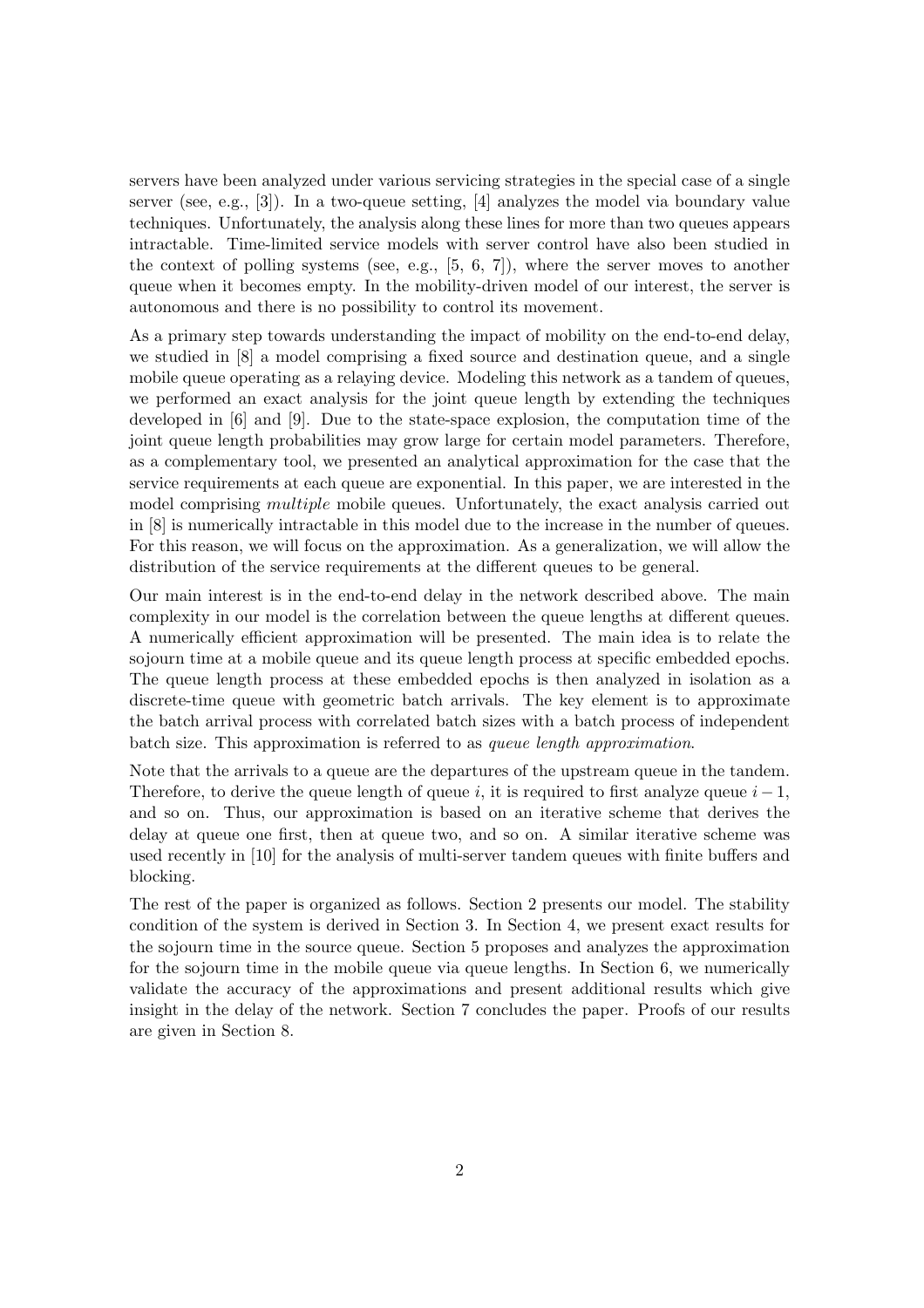# 2 Model

We consider a tandem model consisting of N first-in-first-out (FIFO) systems with unlimited queue,  $Q_i$ ,  $i = 1, ..., N$ , in which customers arrive to  $Q_1$  and subsequently require service at  $Q_2, Q_3,...$ , and  $Q_{N-1}$  before reaching their destination at  $Q_N$ . The special feature of the model is that  $Q_i$ ,  $i = 2, \ldots, N - 1$ , alternates between positions  $L_{i-1}$  and  $L_i$  such that  $Q_{i-1}$ 's server is available for service (i.e. customers at  $Q_{i-1}$  are served) only when both  $Q_{i-1}$  and  $Q_i$  are at  $L_{i-1}$  and  $Q_i$ 's server is available for service when both  $Q_i$ and  $Q_{i+1}$  are at  $L_i$ . The servers of  $Q_{i-1}$  and  $Q_i$  are two different servers that cannot be serving at the same time.  $Q_1$  and  $Q_N$  are fixed and they remain at location  $L_1$  and  $L_{N-1}$ respectively.  $Q_N$  is a sink and will not be included in our analysis.

Customers arrive to  $Q_1$  according to a Poisson process with arrival rate  $\lambda$ . The service requirement  $B_i$  at  $Q_i$  has general distribution  $B_i(t)$  with mean  $b_i$ . We assume that the service requirements are independent and identically distributed (iid) random variables (rvs).

The queues  $Q_i$ ,  $i = 2, \ldots, N - 1$ , move autonomously.  $Q_i$  remains at location  $L_{i-1}$  (resp.  $L_i$ ) a random duration  $X_{i,n}^{i-1}$  (resp.  $X_{i,n}^i$ ) before it migrates to  $L_i$  (resp.  $L_{i-1}$ ) during its n-th visit, see Figure 1. After the n-th visit to  $L_{i-1}$ ,  $Q_i$  incurs a switch-over time  $C_{i,n}^+$  from  $L_{i-1}$  to  $L_i$ , and similarly a switch-over time  $C_{i,n}^-$  after the n-th visit to  $L_i$ . The location of  $Q_i$  is driven by an underlying continuous-time, discrete-state, process  $\{L_i(t): t \geq 0\}$ with state-space  $\{-2, -1, 0, 1\}$ . More precisely,  $L_i(t) = 1$   $(L_i(t) = 0)$  when  $Q_i$  is at  $L_{i-1}$ (resp.  $L_i$ ) at time t, and  $L_i(t) = -1$  ( $L_i(t) = -2$ ) when  $Q_i$  switches from  $L_{i-1}$  to  $L_i$  ( $L_i$ to  $L_{i-1}$ ). Without loss of generality, let  $L_i(0) = 1$ . We assume  $\{X_{i,n}^{i-1}, X_{i,n}^i, C_{i,n}^+, C_{i,n}^-\}$  are iid and mutually independent, and also independent of the inter-arrival times and service requirements. We further assume that  $X_{i,n}^{i-1}$   $(X_{i,n}^i)$  is an iid sequence of exponentially distributed rvs with rate  $\alpha_i^1$   $(\alpha_i^0)$ .



Figure 1: Possible locations of  $Q_i$  and  $Q_{i+1}$ .

We will refer to the time period during which the server is available for service at  $Q_i$  as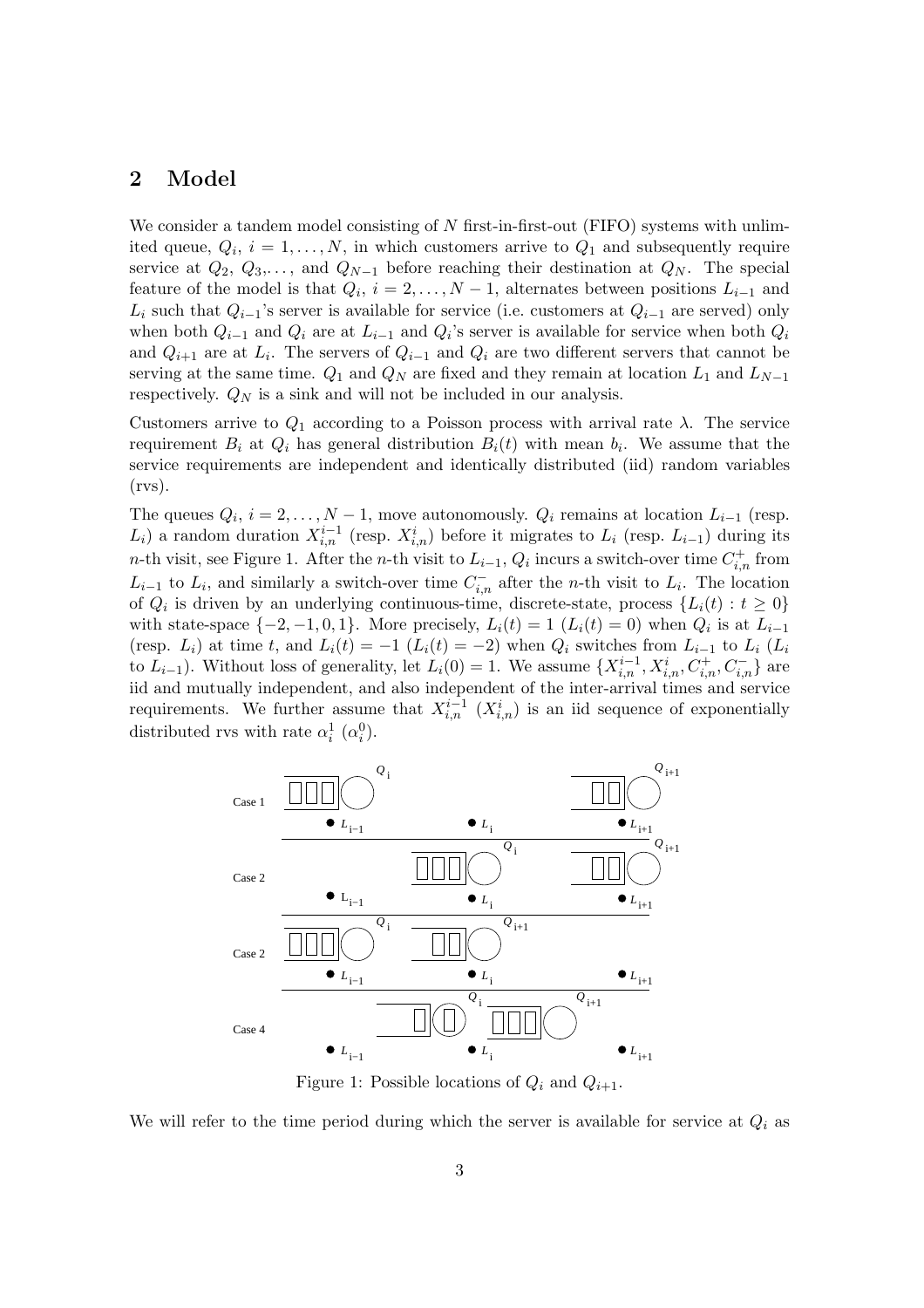$Q_i$  service period. Due to the tandem structure, the  $Q_i$  service period represents the  $Q_{i+1}$ arrival period, i.e., the period of time during which  $Q_{i+1}$  receives customers that completed *arrival period*, i.e., the period of time during which  $Q_{i+1}$  receives customers that completed their service at  $Q_i$ . The  $Q_i$  service period occurs when the process  $(L_i(t), L_{i+1}(t))$  is in state  $(0, 1)$ , see Case 4 in Figure 1. The duration of the *n*-th  $Q_i$  service period, denoted by  $Y_{i,n}$ , is the minimum of the exponentially distributed rvs  $X_{i,m}^i$  and  $X_{i+1,l}^i$ , for some m and l. That is,  $Y_{i,n}$  is an iid sequence of exponentially distributed rvs with rate  $\xi_i := \alpha_i^0 + \alpha_{i+1}^1$ . Let  $Y_i$  denote the generic rv of  $Y_{i,n}$ . During a  $Q_i$  service period, the server alternates between service and idle states depending on whether or not customers are present at  $Q_i$ . When the server is serving a customer at the end of a server visit to  $Q_i$ , service will be preempted. At the beginning of the next visit to  $Q_i$ , the service time will be re-sampled according to  $B_i(\cdot)$ . This discipline is commonly referred to as preemptive-repeat-random.

In the following, given a continuous rv X,  $X(t)$  will denote its distribution function,  $\ddot{X}(s)$ its Laplace-Stieltjes Transform  $(LST)$  and x its expectation. Similarly, given a discrete rv Y,  $Y(n)$  will denote its distribution function,  $\hat{Y}(z)$  its probability generating function (p.g.f.) and y its expectation.

The preemptive-repeat-random discipline induces that the amount of work generated by a customer to  $Q_i$ , referred to as generalized work, can be written as

$$
B_i^g = B_i^* + \sum_{l=1}^{L} Y_{i,l}^*,\tag{1}
$$

where  $B_i^*$  is the conditional  $Q_i$  service time given that it is smaller than  $Q_i$  service period, L is the total number of interruptions during the customer's service, and  $Y_{i,l}^*$  is the conditional  $Q_i$  service period given that it is smaller than  $Q_i$  service time. Since a  $Q_i$  service period is exponentially distributed, it is easily seen that the distribution of  $L$  is geometric with parameter  $\mathbb{P}[B_i > Y_i] = 1 - \tilde{B}_i(\xi_i)$ . Conditioning on L, the LST of generalized work is

$$
\tilde{B}_i^g(s) = \frac{(s + \xi_i)\tilde{B}_i(s + \xi_i)}{s + \xi_i\tilde{B}_i(s + \xi_i)}, \quad Re(s) \ge 0,
$$
\n(2)

where  $Re(s)$  denotes the real part of s. In particular, its expectation reads

$$
\mathbb{E}\left[B_i^g\right] = \frac{1 - \tilde{B}_i(\xi_i)}{\xi_i \tilde{B}_i(\xi_i)}.
$$
\n(3)

Let  $N_i(t)$  denote the number of customers in  $Q_i$ ,  $i = 1, \ldots, N$ , at time t. Assume  $N_i(0) =$  $0, i = 1, \ldots, N$ . Let  $D_i$  denote the sojourn time of an arbitrary customer in  $Q_i$ ,  $i =$  $1, \ldots, N-1$ . In the following, we will study  $\tilde{D}_i(s)$ , the LST of the sojourn time in  $Q_i$ ,  $i = 1, \ldots, N - 1.$ 

# 3 Stability

Stability is considered on a per-queue basis as service capacity cannot be exchanged between the queues. The system is stable if and only if all the queues in the system are stable.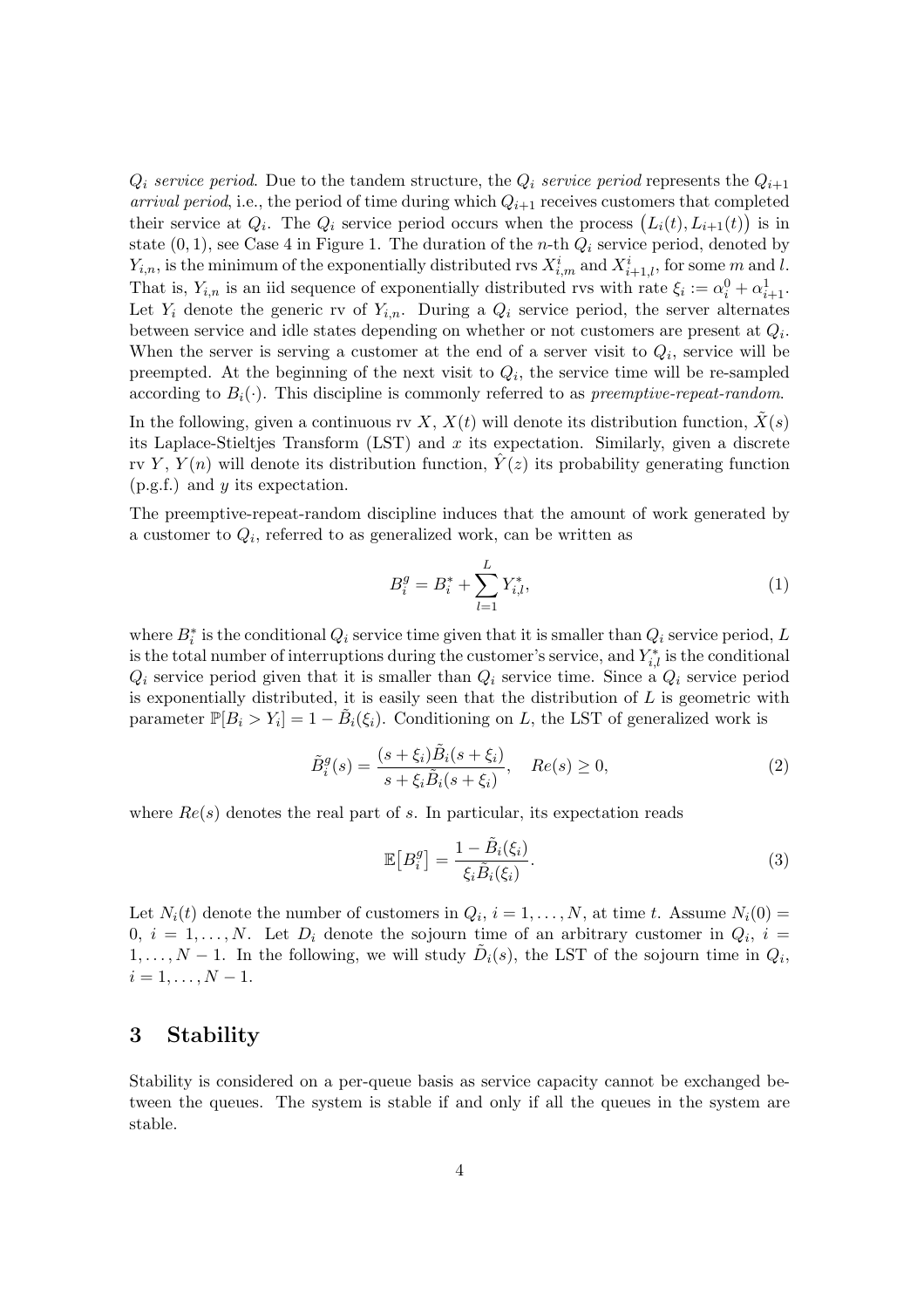For an individual queue to be stable, we must have that the average work per unit time brought by a customer to the queue,  $\lambda \mathbb{E}[B_i^g]$  $_{i}^{g}$ ], is strictly smaller than the average fraction of time the queue server is available for service. In the following, we will derive the average fraction of time the  $Q_i$  server is available for service which corresponds to the *probability* that the  $Q_i$  server is available. At time t, the  $Q_i$  server is available when both  $Q_i$  and  $Q_{i+1}$ that the  $Q_i$  server is available. At time t, the  $Q_i$  server is available when both  $Q_i$  and  $Q_{i+1}$  are at location  $L_i$ , i.e., when  $(L_i(t), L_{i+1}(t)) = (0, 1)$ . By a renewal reward argument, we have that

$$
\mathbb{P}(L_i(t) = k) = \frac{\alpha_i^{1-k}}{\alpha_i^1 + \alpha_i^0 + \alpha_i^1 \alpha_i^0 (c_i^+ + c_i^-)}, \quad k = 0, 1,
$$
\n(4)

and since the mobility processes of  $Q_i$  and  $Q_{i+1}$  are independent, we obtain that

$$
\mathbb{P}((L_i(t), L_{i+1}(t)) = (0, 1)) = \mathbb{P}(L_i(t) = 0)\mathbb{P}(L_{i+1}(t) = 1)
$$
  
= 
$$
\prod_{l=i}^{i+1} \frac{\alpha_l^{i+1-l}}{\alpha_l^1 + \alpha_l^0 + \alpha_l^1 \alpha_l^0 (c_l^{l-1,l} + c_l^{l,l-1})}.
$$
 (5)

Note that  $Q_1$ , the source node, remains always at location  $L_1$ , i.e.,  $L_1(t) = 0, t \ge 0$ . This can be included in (5) by letting  $\alpha_1^1 \to \infty$  and  $\alpha_1^0 = 0$ . Moreover, since  $Q_N$  remains at location  $L_N$ , we let  $\alpha_N^1 = 0$  and  $\alpha_N^0 \to \infty$ , so that (5) is valid for  $i = 1, ..., N$ .

Stability condition:  $Q_i$  is stable iff

$$
\rho_i := \frac{\lambda \mathbb{E}\left[B_i^g\right]}{\mathbb{P}\left(\left(L_i(t), L_{i+1}(t)\right) = (0, 1)\right)} \n= \lambda \frac{1 - \tilde{B}_i(\xi_i)}{\xi_i \tilde{B}_i(\xi_i)} \prod_{l=i}^{i+1} \frac{\alpha_l^1 + \alpha_l^0 + \alpha_l^1 \alpha_l^0 (c_l^{l-1,l} + c_l^{l,l-1})}{\alpha_l^{i+1-l}} < 1,
$$
\n(6)

where  $\rho_i$  is referred to as the generalized load at  $Q_i$ .

Notice that under stability the arrival rates to  $Q_{i+1}$  and  $Q_i$  are equal.

# 4 Exact analysis of queue one

The server visit process is autonomous and the service is according to the preemptiverepeat-random discipline. It is then easily seen that  $Q_1$  in isolation is an M/G/1 queue with on-off server with arrival rate  $\lambda$ , mean service time  $b_1$ , exponential on-period  $X_2^1$  with rate  $\alpha_2^1$ , and off-period  $R^{off}$  equal to the switch-over times plus the  $Q_2$  sojourn time at  $L_2$ , i.e.,  $R^{off} = C_2^{1,2} + C_2^{2,1} + X_2^2$ . By a renewal reward argument,  $P_{on}$ , the probability that the server is on, satisfies  $P_{on} = \mathbb{P}(L_2(t) = 1)$  which is given in (4), and  $P_{off} := 1 - P_{on}$ .

The  $M/G/1$  queue with on-off server has extensively been studied in the literature (see, e.g., [11, 12]). Let us state here only the results that are relevant for our analysis. The LST of the sojourn time of a customer is denoted by  $\tilde{D}_1(s)$  and follows from a decomposition argument [12]

$$
\tilde{D}_1(s) = \tilde{W}_1(s)\tilde{B}_1^{eff}(s) ,\qquad (7)
$$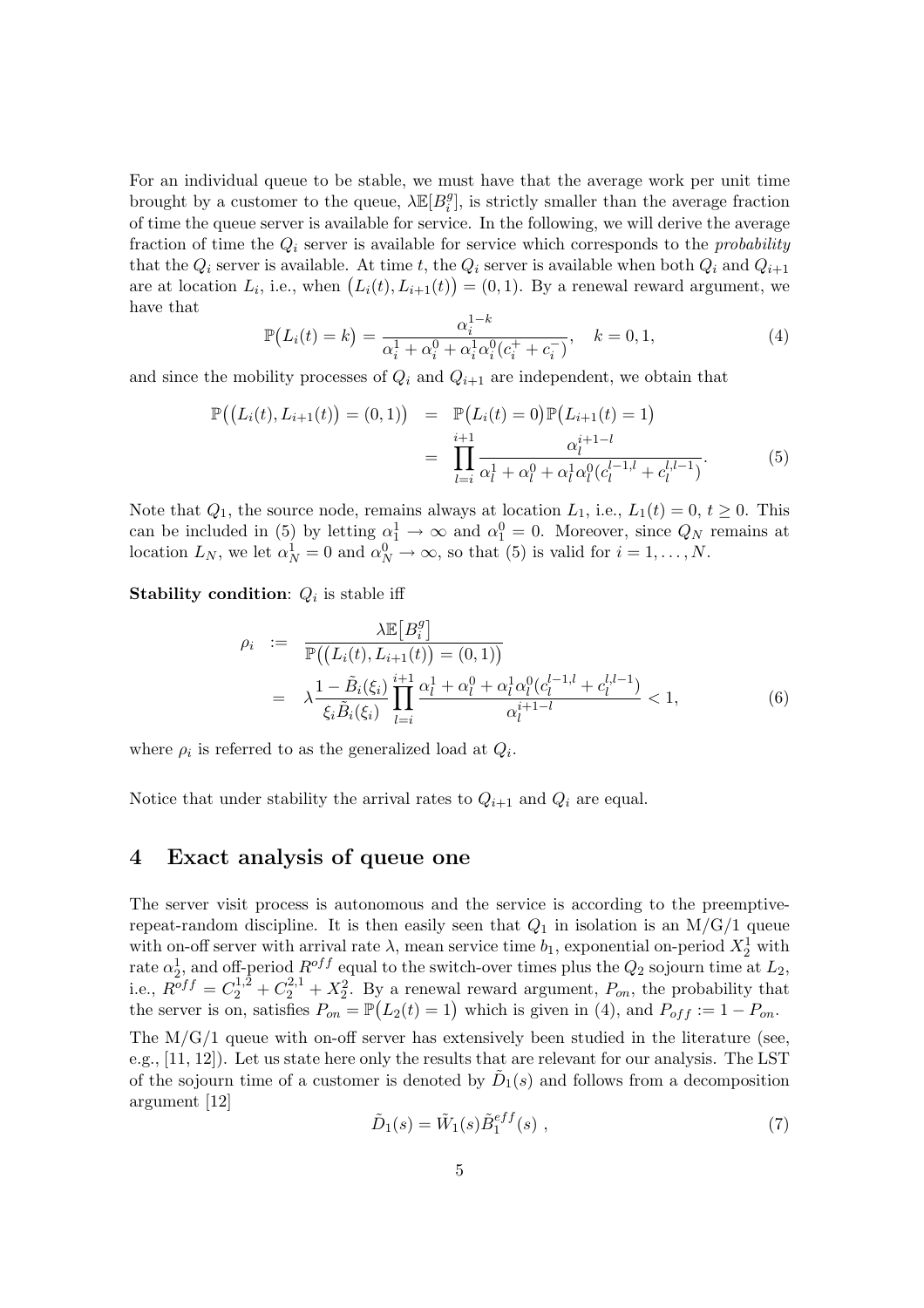where  $\tilde{W}_1(s)$  and  $\tilde{B}_1^{eff}(s)$  denote the LST of the waiting time of a customer (until it is taken into service for the first time) and the effective service time (including possible service interruptions), respectively. Note that  $B_1^{eff}$  $_1^{e_{ff}}$  includes the service interruption time and is therefore not equal to  $B_1^g$ <sup>g</sup>. The LSTs  $\tilde{W}_1(s)$  and  $\tilde{B}_1^{eff}(s)$  are given by [8]

$$
\tilde{W}_1(s) = \tilde{W}_{M/G/1}(s)(P_{on} + P_{off} \tilde{R}_e^{off}(s)), \tag{8}
$$

$$
\tilde{B}_1^{eff}(s) = \frac{(\alpha_2^1 + s)(\alpha_2^0 + s) \cdot \tilde{B}_1(\alpha_2^1 + s)}{(\alpha_2^1 + s)(\alpha_2^0 + s) - \alpha_2^1 \alpha_2^0 (1 - \tilde{B}_1(\alpha_2^1 + s)) \tilde{C}_2^{1,2}(s) \tilde{C}_2^{2,1}(s)},
$$
\n(9)

where  $Re(s) \geq 0$ ,  $\tilde{R}^{off}_e(s)$  denotes the LST of the residual time of an off-period, and  $\tilde{W}_{M/G/1}(s)$  is the LST of the waiting time in the corresponding M/G/1 queue with service time with LST  $\tilde{B}^{eff}_{1}(s)$ .

It follows that  $\hat{N}_1(z)$ , the p.g.f. of the  $Q_1$  queue length, can be expressed as function of  $\tilde{D}_1(s)$ , using the so-called functional form of Little's law, as follows (see, e.g., [13])

$$
\hat{N}_1(z) = \tilde{D}_1(\lambda(1-z)), \quad |z| \le 1.
$$
\n(10)

Let us denote by  $\hat{N}_1^v(z)$  the p.g.f. of  $Q_1$  queue length at the start time of its service period. It can then be shown by using Eq. (10), the PASTA property and conditioning on the position of the server, that

$$
\hat{N}_1^v(z) = \tilde{W}_{M/G/1}(\lambda(1-z)) \cdot \tilde{B}_1^{eff}(\lambda(1-z)) \cdot \tilde{R}^{off}(\lambda(1-z)) . \tag{11}
$$

Moreover, let  $K_{2n}$  denote the total number of arrivals to  $Q_2$  during its n-th arrival period. Since in our tandem model two successive queues cannot be on service at the same time, the results derived for the p.g.f. of the joint queue length in a time-limited polling model in [14] can be used to find that

$$
\hat{K}_{2,n}(z) = \frac{1}{1 - z\tilde{B}_1(\alpha_2^1)} \left[ 1 - \tilde{B}_1(\alpha_2^1) + \frac{\alpha_2^1 \tilde{B}_1(\alpha_2^1)(1 - z)}{\alpha_2^1 + \lambda (1 - \mu(\alpha_2^1, z))} \hat{N}_1^v(\mu(\alpha_2^1, z)) \right],\tag{12}
$$

where  $\mu(\alpha_2^1, z)$  is the smallest root of  $x = z\tilde{B}_1$ ¡  $\alpha_2^1 + \lambda(1-x)$ ¢ with  $|\mu(\alpha_2^1, z)| < 1$ .  $\hat{K}_{2,n}(z)$ will be required later in the approximative analysis for  $Q_2$ . In the following, we will study each mobile queue in isolation.

# 5 Sojourn time approximation via queue length

In this section, we present an approximation for the LST of the sojourn time of a customer in  $Q_i$ , denoted by  $\tilde{D}_i(s), i = 2, \ldots, N-1$ , via queue lengths. We refer to this approximation as the queue length approximation. We consider the queue length process of  $Q_i$  when  $(L_i(t), L_{i+1}(t)) = (0, 1)$ , i.e., during a  $Q_i$  service period. It turns out that this queue length process corresponds to the waiting time in a Geo/G/1 discrete-time queue with geometric inter-arrival time distribution and general service requirement distribution. The delay  $D_i$ follows from adding the total time a customer spends in service to the latter waiting time.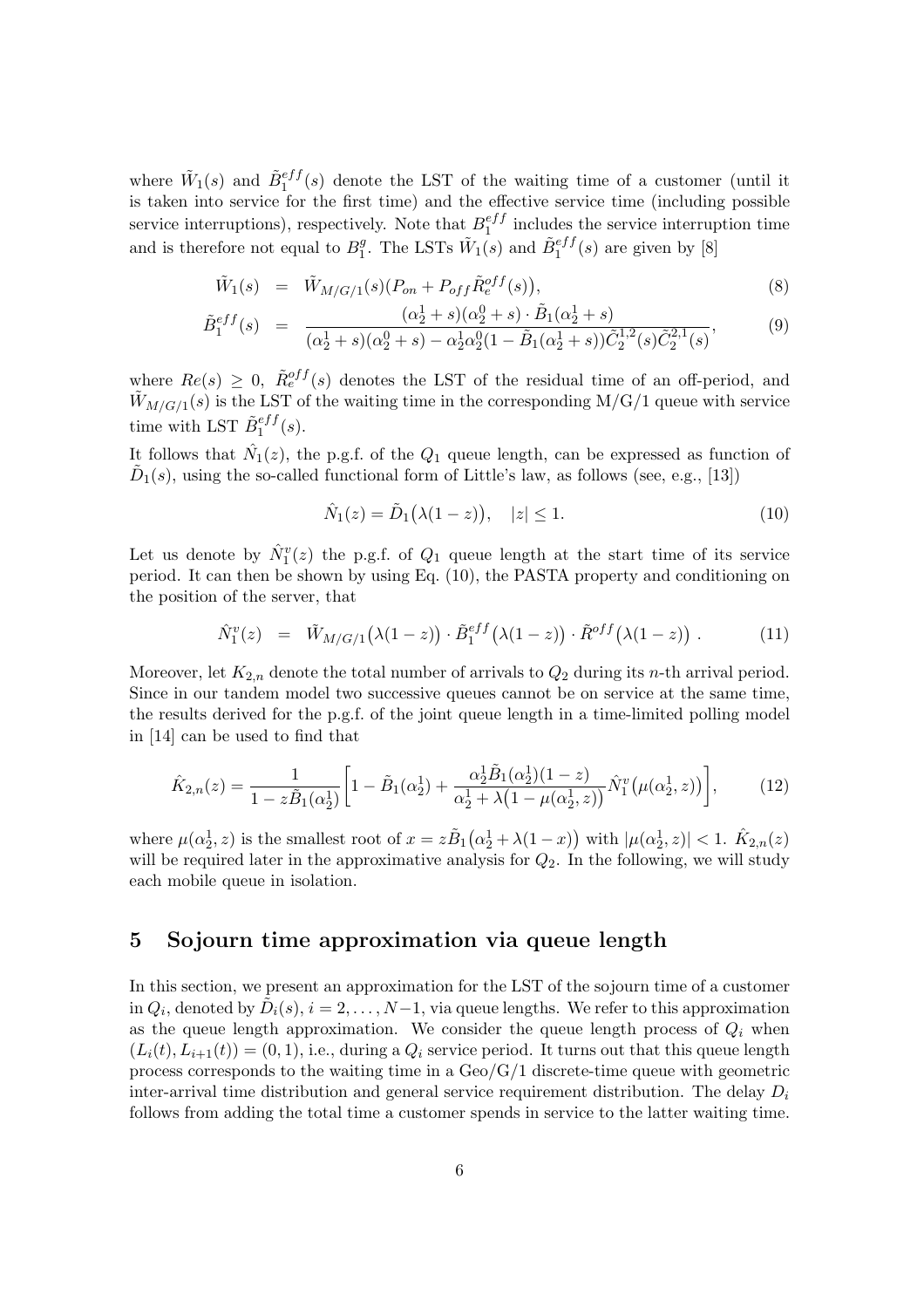## 5.1 Queue length of  $Q_i$

Consider the queue length process of  $Q_i$  only during its service periods. This is done by removing the time intervals where the  $Q_i$  server is not present, i.e., during  $Q_i$  off-periods. This new process can be seen as the queue length in a batch arrival queue with inter-arrival times distributed as  $Q_i$  service period. Let  $y_n$ ,  $n = 0, 1, \ldots$ , denote the ending times of  $Q_i$  service periods. Let  $N_{i,n}^e$  denote the queue length of  $Q_i$  at epoch  $y_n$ . Assume that the queue length is left-continuous, i.e., arriving batches are not counted as being in the system until (just) after they arrive.

Let  $M_n$  denote the total number of  $Q_i$  arrival periods that occur between the *n*-th and  $(n + 1)$ -st  $Q_i$  service period. Note that due to the tandem structure in our model it is clear that the  $Q_i$  arrival period represents the  $Q_{i-1}$  service period. Let  $K_{i,n}^m$  denote the total number of arrivals to  $Q_i$  during the m-th  $Q_i$  arrival period for  $m = 1, \ldots, M_n$ . Thus, between the end of the *n*-th and  $(n + 1)$ -st service period  $\sum_{m=1}^{M_n} K_{i,n}^m$  customers arrive to  $Q_i$ . So that, in our interpretation of the batch arrival queue with off-service periods removed, at time  $y_n$  a batch of size  $\sum_{m=1}^{M_n} K_{i,n}^m$  arrives to the queue. Note that it is possible that  $M_n = 0$ , in this case the batch size is simply equal to zero. Let  $E_{i,n+1}$  denote the number of customers that complete their service in  $Q_i$  during the  $(n+1)$ -st service period in the case where at the beginning of this period the  $Q_i$  queue length is infinite. A sample path of the evolution of  $N_i(t)$  as a function of t is depicted in Figure 2. It is then easily seen that during the *n*-th cycle,  $[y_n, y_{n+1}), N_{i,n+1}^e$  can be written as function of  $N_{i,n}^e$  as follows



Figure 2: Sample path of the  $Q_i$  queue length.

$$
N_{i,n+1}^e = \left(N_{i,n}^e + \sum_{m=1}^{M_n} K_{i,n}^m - E_{i,n+1}\right)^+, \quad n \ge 0.
$$
 (13)

where  $(\cdot)^+ := \max(0, \cdot)$ . Recall that  $Y_{i,n+1}$  denotes the duration of the  $(n+1)$ -st  $Q_i$ service period that is an exponentially distributed rv with rate  $\xi_i = \alpha_i^0 + \alpha_{i+1}^1$ . Recall that the customers service requirements are iid rvs with general distribution. It follows that  $E_{i,n}$ ,  $n = 0, 1, \ldots$ , are iid rvs which are geometrically distributed with parameter  $\nu_i := \mathbb{P}(B_i < Y_{i,n+1}) = \tilde{B}_i(\xi_i)$ . Thus, the probability of the event  $\{E_{i,n+1} = l\}$  reads

$$
\mathbb{P}(E_{i,n+1} = l) = (1 - \nu_i)\nu_i^l, \quad l = 0, 1, \dots
$$
\n(14)

Note that  $E_{i,n+1}$  is independent of  $K_{i,n}^m$  and  $M_n$ ,  $K_{i,n}^m$  depends on the index m, however, it is independent of the rv  $M_n$ , and that  $K_{i,n}^m$  depends on the queue length process of  $Q_{i-1}$ during the time interval between the *n*-th and  $(n + 1)$ -st  $Q_i$  service periods. Moreover,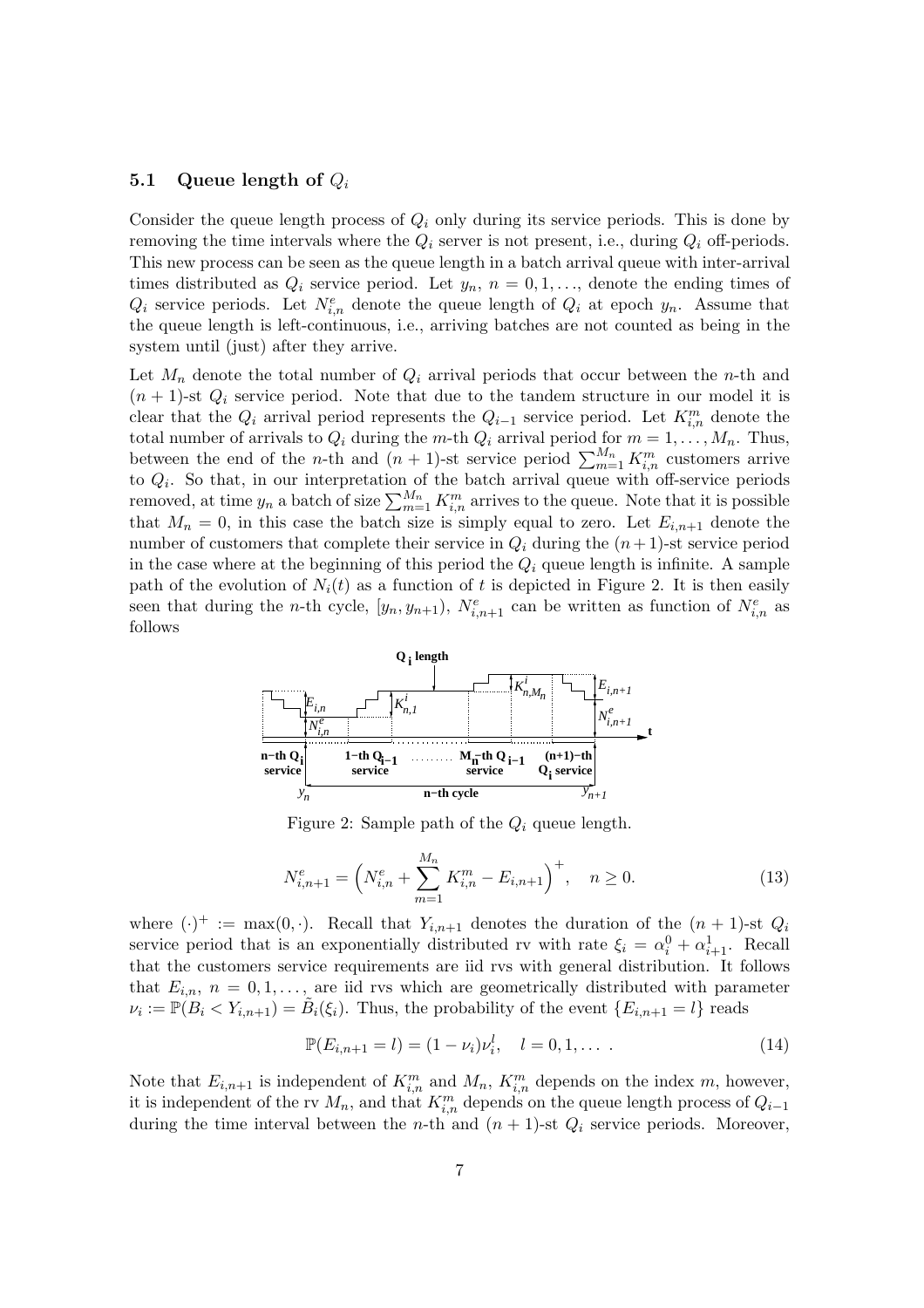the queue length of  $Q_{i-1}$  does not form a Markov chain. For this reason, the rvs  $K_{i,n}^m$ ,  $n = 0, 1, \ldots, m = 1, \ldots, M_n$ , are not independent rvs. In addition,  $E_{i,n}$  and  $K_{i,n}^m$  are not independent. For the sake of model tractability, we make the following approximating assumption:

**Assumption A:**  $K_{i,n}^m$ ,  $n = 0, 1, \ldots, m = 1, \ldots, M_n$  are iid and also independent of  ${E_{i,l} : l = 0,1,\ldots,n}.$ 

By **Assumption A**, Eq. (13) represents the waiting time of an arrival in a *discretetime* single-server queue with inter-arrival times  $E_{i,n+1}$  and service requirements  $F_{i,n}$  :=  $\sum_{m=1}^{M_n} K_{i,n}^m$ . The main advantage in this model is that the distribution of  $E_{i,n+1}$  is geometric. It is known that  $\hat{N}_i^e(z)$ , the steady-state p.g.f. of  $N_{i,n}^e$ , is given by (see [15, Corollary 4.3] with U and B equal in distribution and  $\gamma = p = \nu_i$ )

$$
\hat{N}_i^e(z) = \frac{(1 - \nu_i - \nu_i \mathbb{E}[F_i])(z - 1)}{z - 1 + \nu_i(1 - z\hat{F}_i(z))}, \quad |z| \le 1,
$$
\n(15)

where  $\hat{F}_i(z)$  is the steady-state p.g.f. of  $F_{i,n}$ . Since  $K_{i,n}^m$  is independent of  $M_n$ , the p.g.f.  $\hat{F}_i(z)$  can be written as follows

$$
\hat{F}_i(z) = \mathbb{E}\Big[\mathbb{E}\big[z^{K_{i,n}}\big]^{M_n}\Big] = \hat{M}_n(\hat{K}_{i,n}(z)).
$$
\n(16)

We emphasize that  $\hat{K}_{i,n}(z)$  follows from the analysis of  $Q_{i-1}$ . For this reason, to complete the analysis of  $Q_i$ , in Section 5.4 we will derive  $\hat{K}_{i+1,n}(z)$ .

To derive the LST of the sojourn time at  $Q_i$  we need  $\hat{N}_i^c(z)$ , the p.g.f. of  $Q_i$  queue length seen by an arbitrary customer, and  $\hat{M}_n(z)$ , which will be determined in Section 5.2.

**Lemma 1.** The p.g.f. of the queue length of  $Q_i$  seen by an arbitrary arriving customer is given by ¡ ¢

$$
\hat{N}_i^c(z) = \hat{N}_i^e(z) \frac{z(1 - \hat{F}_i(z))}{(1 - z)\mathbb{E}[F_i]}.
$$
\n(17)

*Proof.* Let  $\hat{N}_i^j(z)$  denote the p.g.f. of  $Q_i$  queue length seen by the j-th customer within a batch upon arrival including himself. Since the size of the batches is independent of the queue length of  $Q_i$  present upon arrival,  $\hat{N}_i^j(z)$  reads,

$$
\hat{N}_i^j(z) = z \hat{N}_i^{j-1}(z), \quad j = 1, 2, \dots,
$$
\n(18)

with  $\hat{N}_i^0(z) = \hat{N}_i^e(z)$ . The probability,  $\mathbb{P}(J = j)$ , that a customer is the j-th customer within the batch is equal to the fraction of customers who are  $j$ -th arrival in their own batch, which gives

$$
\mathbb{P}(J=j) = \frac{\mathbb{P}(F_i \ge j)}{\mathbb{E}[F_i]}.
$$
\n(19)

Removing the condition on the customer position in a batch in (18) and using (19) gives the desired result.  $\Box$ 

As can be seen  $\hat{N}_i^c(z)$  is function of  $\hat{F}_i(z)$  and eventually of  $\hat{M}_n(z)$ . Now, we derive  $\hat{M}_n(z)$ .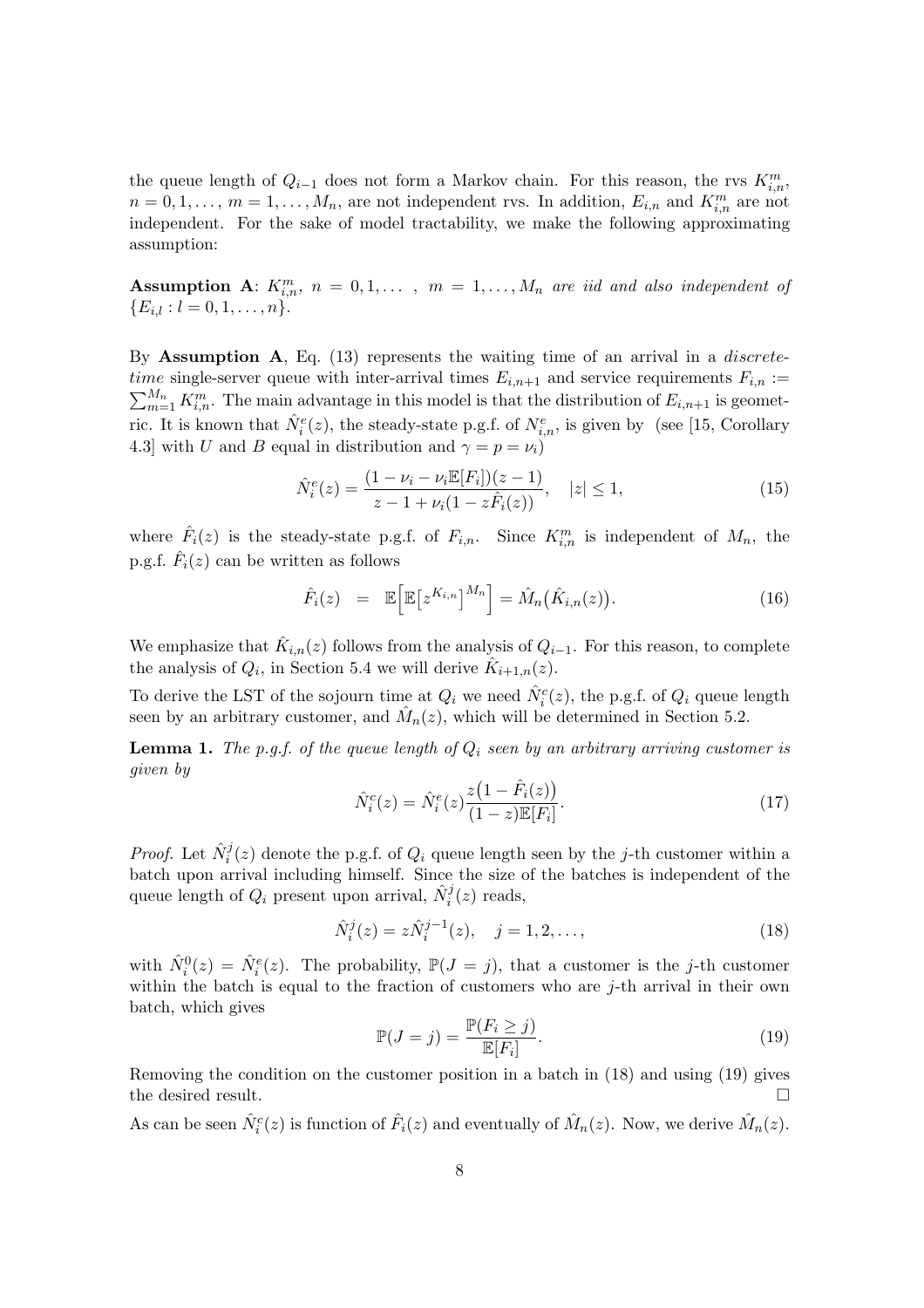# 5.2 P.g.f. of  $M_n$

The rv  $M_n$  only depends on the mobility process of  $Q_{i-1}$ ,  $Q_i$ , and  $Q_{i+1}$  and can be fully represented as the number of visits to a state in a Markov chain. For clarity of presentation, we will restrict ourselves to the simple case where the switch-over times are equal to zero. We emphasize that similar analysis can be done when the switch-over time distribution is phase-type for which the cardinality of the state space is enlarged, see the discussion in Section 7.

The p.g.f. of  $M_n$  can be written as follows:

$$
\hat{M}_n(z) = \mathbb{P}(M_n = 0) + (1 - \mathbb{P}(M_n = 0))\hat{M}_n^+(z),
$$
\n(20)

where  $M_n^+$  is  $M_n$  given that it is strictly positive. In the following lemmas, we will first derive  $\hat{M}_n^+(z)$  and next  $\mathbb{P}(M_n = 0)$ .

**Lemma 2.** The p.g.f. of  $M_n^+$  is

$$
\hat{M}_n^+(z) = -bz(\mathbf{A} + z\mathbf{B})^{-1}u, \quad |z| \le 1,
$$
\n(21)

where

$$
\mathbf{A} = \begin{pmatrix} A_{11} & 0 & 0 & \alpha_{i-1}^0 & 0 & 0 \\ \alpha_i^1 & A_{22} & \alpha_{i+1}^0 & 0 & \alpha_{i-1}^0 & 0 \\ 0 & \alpha_{i+1}^1 & A_{33} & 0 & 0 & \alpha_{i-1}^0 \\ \alpha_{i-1}^1 & 0 & 0 & A_{44} & \alpha_i^0 & 0 \\ 0 & 0 & 0 & \alpha_i^1 & A_{55} & \alpha_{i+1}^0 \\ 0 & 0 & 0 & 0 & \alpha_{i+1}^1 & A_{66} \end{pmatrix},
$$

$$
\mathbf{B} = \begin{pmatrix} 0 & \alpha_i^0 & 0 & 0 & 0 & 0 \\ 0 & 0 & 0 & 0 & 0 & 0 \\ 0 & 0 & 0 & 0 & 0 & 0 \\ 0 & 0 & 0 & 0 & 0 & 0 \\ 0 & 0 & 0 & 0 & 0 & 0 \\ 0 & \alpha_{i-1}^1 & 0 & 0 & 0 & 0 \end{pmatrix}, \quad u = \begin{pmatrix} \alpha_{i+1}^0 \\ \alpha_i^1 \\ \alpha_{i+1}^1 \\ \alpha_{i+1}^0 \\ \alpha_{i+1}^1 \\ \alpha_{i+1}^0 \\ \alpha_{i}^1 \end{pmatrix},
$$

and where the diagonal entries of **A** are such that  $(A + B)e + u = 0$ . The vector b is the row vector of order six and of non-zero entries

$$
b(2) = h(1), \quad b(3) = 1 - h(1),
$$

$$
h \ = \ -\frac{(\alpha_{i-1}^1\alpha_{i+1}^1, 0, \alpha_{i-1}^0\alpha_{i+1}^1, 0, 0, \alpha_{i-1}^0\alpha_i^0)}{(\alpha_{i-1}^0 + \alpha_{i-1}^1)(\alpha_i^0 + \alpha_{i+1}^1)} \cdot \mathbf{H}^{-1} \cdot \mathbf{V},
$$
\n
$$
\mathbf{H} = \begin{pmatrix}\nH_{11} & \alpha_{i+1}^0 & \alpha_{i-1}^0 & 0 & 0 & 0 \\
\alpha_{i+1}^1 & H_{22} & 0 & \alpha_{i-1}^0 & 0 & 0 \\
\alpha_{i-1}^1 & 0 & H_{33} & \alpha_{i+1}^0 & \alpha_i^0 & 0 \\
0 & \alpha_{i-1}^1 & \alpha_{i+1}^1 & H_{44} & 0 & \alpha_i^0 \\
0 & 0 & \alpha_i^1 & 0 & H_{55} & \alpha_{i+1}^0 \\
0 & 0 & 0 & \alpha_i^1 & \alpha_{i+1}^1 & H_{66}\n\end{pmatrix}, \mathbf{V} = \begin{pmatrix}\n\alpha_i^0 & 0 & 0 \\
0 & \alpha_i^0 & 0 \\
0 & 0 & 0 \\
\alpha_{i-1}^1 & 0 & 0 \\
\alpha_{i-1}^1 & 0 & 0 \\
\alpha_{i-1}^1 & 0 & \alpha_{i+1}^1 \\
0 & 0 & \alpha_{i+1}^1 & H_{66}\n\end{pmatrix}.
$$

The diagonal entries of H are such that  $\mathbf{H}e + \mathbf{V} \times (1,1)^T = \mathbf{0}$ , where e is the column vector of order six and with all entries equal to 1, and  $x^T$  is the transpose of vector x.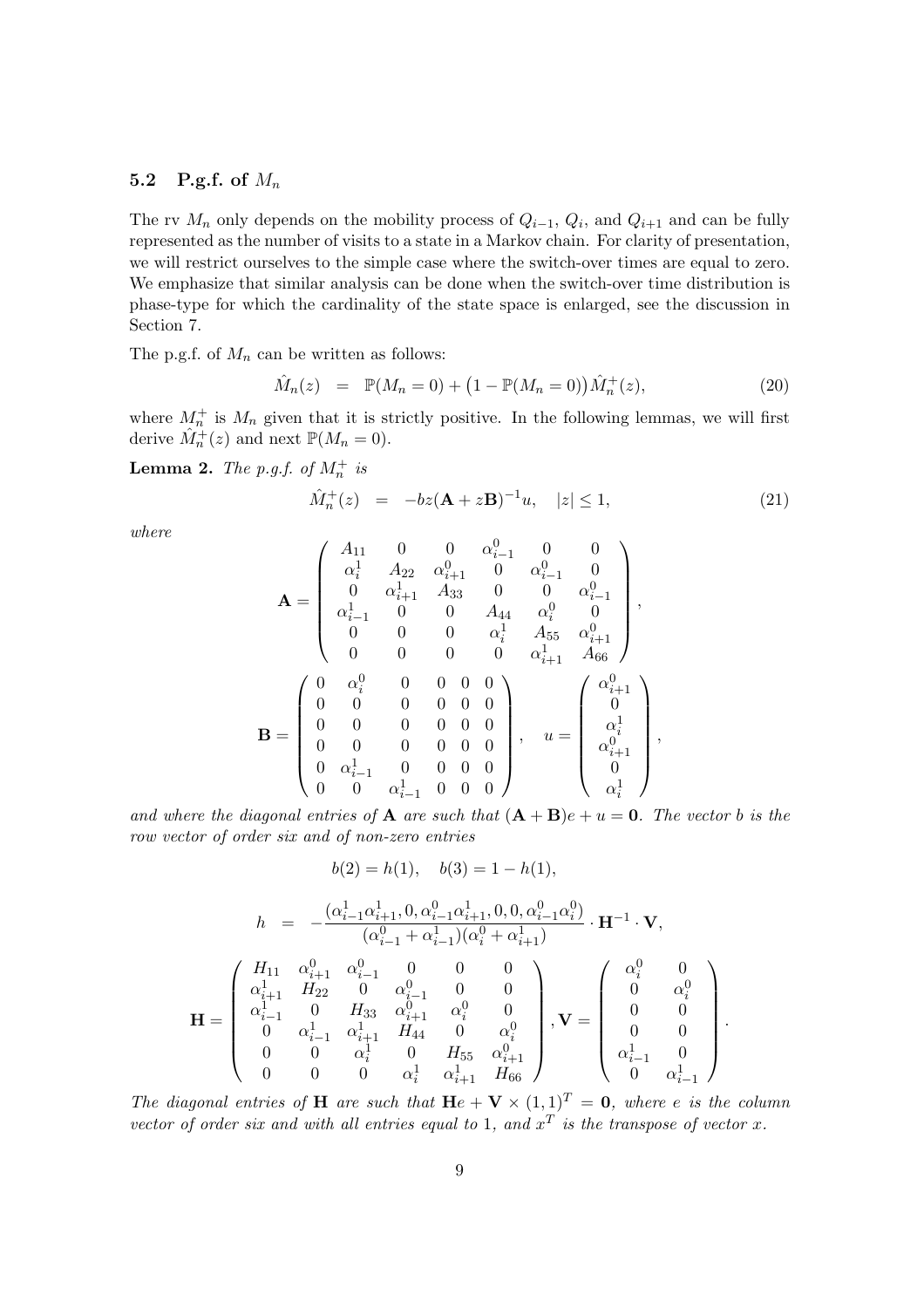Proof: See Appendix 8.1.

**Lemma 3.** The probability that no  $Q_i$  arrival period occurs during the n-th cycle reads

$$
\mathbb{P}(M_n = 0) = -g \cdot \mathbf{F}^{-1} \cdot w,\tag{22}
$$

where

$$
g = \frac{1}{(\alpha_{i-1}^0 + \alpha_{i-1}^1)(\alpha_i^0 + \alpha_{i+1}^1)} (\alpha_{i-1}^1 \alpha_{i+1}^1, \alpha_{i-1}^0 \alpha_{i+1}^1, 0, \alpha_{i-1}^0 \alpha_i^0),
$$
  

$$
\mathbf{F} = \begin{pmatrix} F_{11} & \alpha_{i-1}^0 & 0 & 0 \\ \alpha_{i-1}^1 & F_{22} & \alpha_i^0 & 0 \\ 0 & \alpha_i^1 & F_{33} & \alpha_{i+1}^0 \\ 0 & 0 & \alpha_{i+1}^1 & F_{44} \end{pmatrix}, w = \begin{pmatrix} \alpha_{i+1}^0 \\ \alpha_{i+1}^0 \\ 0 \\ \alpha_i^1 \end{pmatrix}.
$$

The diagonal entries of  $\bf{F}$  are such that

$$
\mathbf{F}e + w + (\alpha_i^0, 0, \alpha_{i-1}^1, \alpha_{i-1}^1)^T = \mathbf{0}.
$$

Proof: See Appendix 8.2.

# 5.3 Sojourn time in  $Q_i$

Recall that  $D_i$ , the sojourn time in  $Q_i$ , consists of two parts: the time required to serve  $N_i^c$  customers, and the time a customer is in  $Q_i$  but  $Q_i$  is not served. Let  $B_i^{eff}$  $i^{eff}$  denote the effective service time at  $Q_i$ ,  $i = 2, \ldots, N-1$ , that starts when a customer receives the service for the first time and ends when the customer departs from  $Q_i$ . Clearly,  $B_i^{eff}$ i includes the time when the  $Q_i$  service is interrupted. Let  $L$  denote the total number of interruptions during the service of a customer. It is easily seen that  $B_i^{eff}$  $i^{eff}$  can be written as

$$
B_i^{eff} = B_i^* + \sum_{l=1}^{L} \left( Y_{i,l}^* + \Xi_{i,l} \right), \tag{23}
$$

where  $B_i^*$  is the conditional  $B_i$  given that it is smaller than  $Y_i$ , the exponential rv with rate  $\xi_i = \alpha_i^0 + \alpha_{i+1}^1$ ,  $Y_{i,l}^*$  is the conditional  $Y_i$  given that it is smaller than  $B_i$ , and  $\Xi_{i,l}$ is the duration of the service interruption in  $Q_i$ . Let  $\tilde{\Xi}_i(s)$  denote the steady-state LST of  $\Xi_{i,l}$ . Since we are considering the preemptive-repeat discipline, the distribution of L is geometric with parameter  $\mathbb{P}[B_i > Y_i] = 1 - \tilde{B}_i(\xi_i)$ . Conditioning on L, we find the LST of  $B_i^{eff}$  $i^{eff}$  that reads

$$
\tilde{B}_i^{eff}(s) = \frac{(\xi_i + s) \cdot \tilde{B}_i(\xi_i + s)}{(\xi_i + s) - \xi_i(1 - \tilde{B}_i(\xi_i + s))\tilde{\Xi}_i(s)}, \quad i = 2, ..., N - 1, \quad Re(s) \ge 0.
$$
 (24)

An arriving customer to  $Q_i$  joins the queue when  $Q_i$  is not served. Therefore, the customer has to wait for the server to return to  $Q_i$  in order that her service starts. This occurs when  $Q_i$  and  $Q_{i+1}$  are both at location  $L_i$ . Let  $\Xi_i^*$  denote the first time after t that the server returns to  $Q_i$  given that an arrival joins  $Q_i$  at t. In the following lemmas, we give the LST of  $\Xi_i$  and  $\Xi_i^*$ .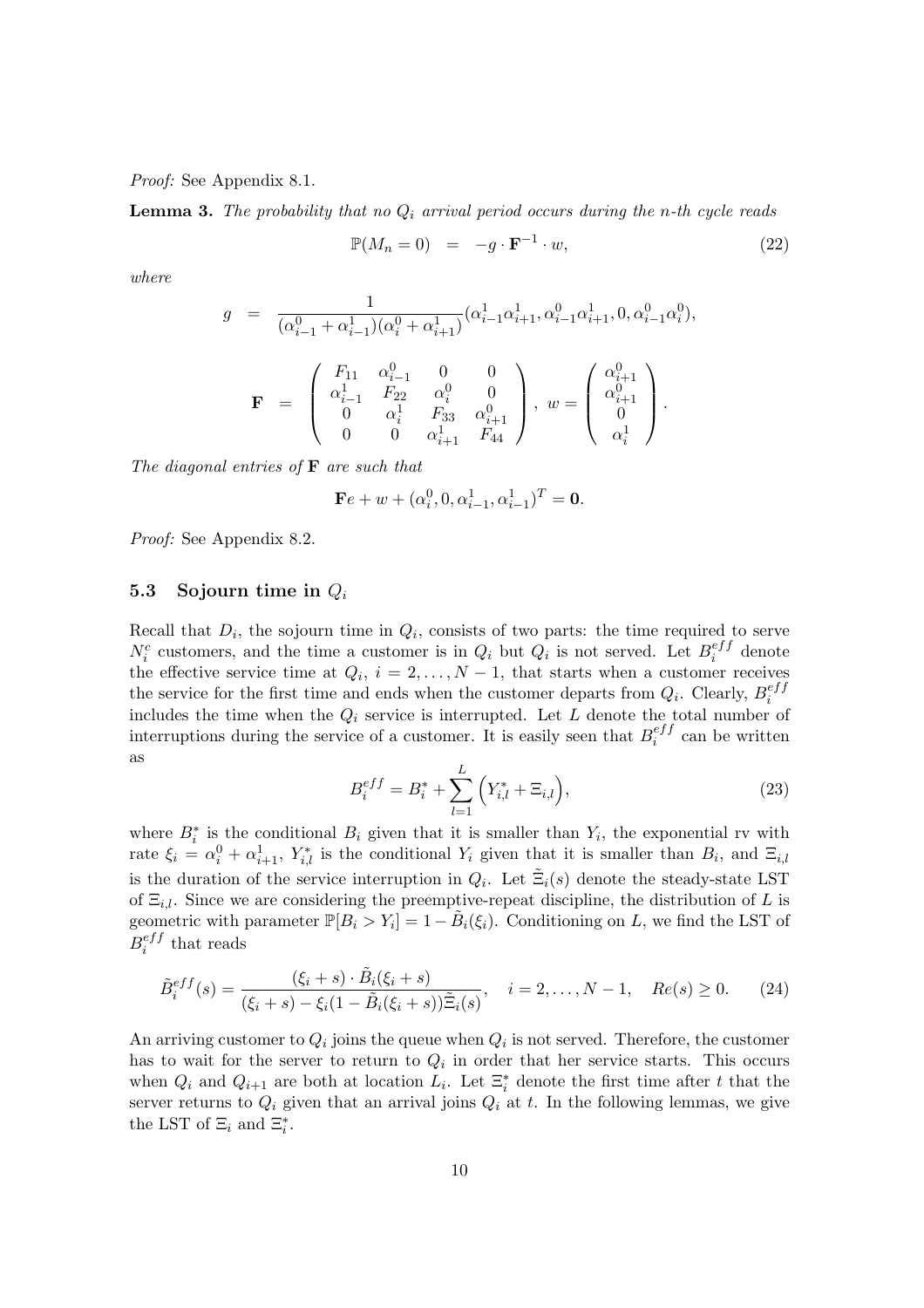**Lemma 4.** The LST of  $\Xi_i$  is

$$
\tilde{\Xi}_i(s) = y(s\mathbf{I} - \mathbf{A} - \mathbf{B})^{-1}u, \quad Re(s) \ge 0,
$$
\n(25)

where

$$
y = \frac{1}{(\alpha_{i-1}^0 + \alpha_{i-1}^1)(\alpha_i^0 + \alpha_{i+1}^1)} (\alpha_{i-1}^1 \alpha_{i+1}^0, 0, \alpha_{i-1}^1 \alpha_i^0, \alpha_{i-1}^0 \alpha_{i+1}^1, 0, \alpha_{i-1}^0 \alpha_i^0),
$$
\n(26)

A, B, and u are given in Lemma 2.

Proof: See Appendix 8.3.

**Lemma 5.** The LST of  $\Xi_i^*$  is

$$
\tilde{\Xi}_i^*(s) = y^*(s\mathbf{I} - \mathbf{A} - \mathbf{B})^{-1}u, \quad Re(s) \ge 0,
$$
\n(27)

where

$$
y^* = \frac{1}{\alpha_{i+1}^0 + \alpha_{i+1}^1} (0, \alpha_{i+1}^1, \alpha_{i+1}^0, 0, 0, 0).
$$
 (28)

Proof: See Appendix 8.4.

We are now ready to formulate our main result for the sojourn time in  $Q_i$ , the queue length approximation.

# Theorem 1. (Sojourn time via queue length)

Under Assumption A, the sojourn time in  $Q_i$  is

$$
D_i = \Xi_i^* + \sum_{i=1}^{N_i^c} B_i^{eff}.
$$
 (29)

The LST of  $D_i$  reads

$$
\tilde{D}_i(s) = \tilde{\Xi}_i^*(s) \hat{N}_i^c(\tilde{B}_i^{eff}(s)), \quad Re(s) \ge 0.
$$
\n(30)

*Proof:* Eq. (29) is due to the fact that the queue length of  $Q_i$  seen by an arriving customer is  $N_i^c$  (including himself) and the customer in service has to wait for  $\Xi_i^*$  before that the service restarts in  $Q_i$ . ¢

Since  $N_i^c$  depends on the history of the Markov chain  $(L_{i-1}(t), L_i(t), L_{i+1}(t))$ and  $B_i^{eff}$ i depends on the future of  $(L_{i-1}(t), L_i(t), L_{i+1}(t))$ the rvs  $N_i^c$  and  $B_i^{eff}$  $i^{eff}$  are independent. Moreover,  $B_i^{eff}$  $i^{eff}$  is independent of  $\Xi_i^*$ , e.g., see (23), and  $N_i^c$  is independent  $\Xi_i^*$ . All these independencies together readily give  $(30)$ .

**Remark 1.** For the exponential service times, we note that in [8] we proposed a different approximation of the sojourn time at  $Q_i$  via the workload analysis in the queue. We emphasize that the queue length approximation proposed in this paper is much easier to derive and to extend to the general service times distribution.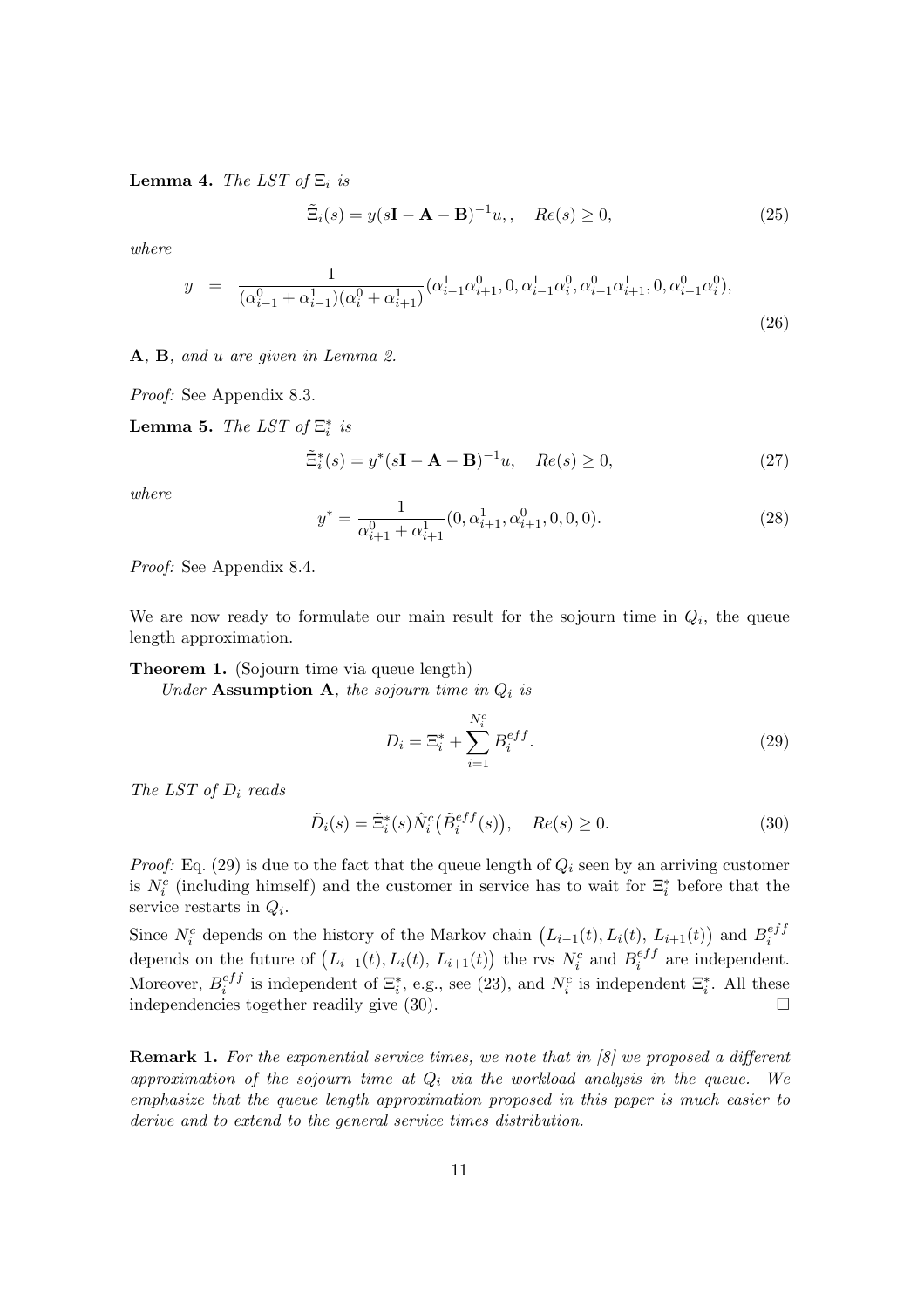# 5.4 P.g.f. of  $K_{i+1,n}$

In our tandem model, we note that the arrivals to a queue are the departures of the upstream queue. Therefore, to derive the queue length of  $Q_i$ , it is required to first analyze  $Q_{i-1}$ , and so on. For this reason, we emphasize that in our iterative scheme the p.g.f.  $\hat{K}_{i,n}(z)$  should be computed in the analysis of  $Q_{i-1}$ . Therefore, to close the iteration loop of  $Q_i$ , we will derive in the following  $\hat{K}_{i+1,n}(z)$ . The rv  $K_{i+1,n}$  represents the total number of arrivals to  $Q_{i+1}$  during a  $Q_i$  service period. Let  $N_i^v$  denote the queue length of  $Q_i$  just after the beginning of a  $Q_i$  service period. Therefore,  $N_i^v$  is the sum of  $N_i^e$ , the queue length of  $Q_i$  seen by arriving batch, and  $F_i$ , the batch size. Note that during a  $Q_i$  server period, there are no arrivals to  $Q_i$  and the distribution of the duration of that server period is  $Y_i$ , an exponential rv with rate  $\xi_i = \alpha_i^0 + \alpha_{i+1}^1$ . Consequently, using (12) with  $\lambda \to 0$  and replacing  $\alpha_2^1$  by  $\xi_i$  and  $\tilde{B}_1(s)$  by  $\tilde{B}_i(s)$  gives

$$
\hat{K}_{i+1,n}(z) = \frac{1}{1 - \tilde{B}_i(\xi_i)z} \Big[ \tilde{B}_i(\xi_i)(1 - z)\hat{N}_i^v \Big( \tilde{B}_i(\xi_i)z \Big) + 1 - \tilde{B}_i(\xi_i) \Big],\tag{31}
$$

where  $\hat{N}_i^v(z) := \hat{N}_i^e(z)\hat{F}_i(z)$ , which are given in (15) and (16).

# 6 Numerical results

We consider a tandem network of N queues including the source and the destination queue. The mean service time at  $Q_i$  is equal to  $b_i = b$  for  $i = 1, ..., N$ . Recall that  $Q_i$  remains at locations  $L_{i-1}$  and  $L_i$  an exponentially distributed period of time with rate  $\alpha_i^1$  and  $\alpha_i^0$ . We will consider that case where  $\alpha_i^0 = \alpha_i^1 = \alpha_i$ . The queues  $Q_1$  and  $Q_N$  remain always at locations  $L_1$  and  $L_N$ , respectively. We assume that the switch-over times incurred when queues alternate between locations are equal to zero. Our objectives are to validate the approximations and to give insights into the sojourn time behavior as a function of the system parameters.

To validate our approximation we will compare its results with those of the simulation. The simulation of the above tandem model scenario was implemented in the  $C++$  programming language. To generate the random variables we used the pseudo-random generator package of C++. We note that a simulation result consists of an average over multiple runs with different seeds. The number of runs considered is high enough in order to guarantee a small 95% confidence interval.

Let  $\mathbb{E}[D_i^{ql}]$  $\binom{q_l}{i}$  denote the mean sojourn time in  $Q_i$  using the queue length approximation given in (30). Let  $\mathbb{E}[D_i^{sim}]$  denote the mean sojourn time in  $Q_i$  using simulation for the tandem network. Moreover, let us refer to the relative difference between the mean sojourn time at  $Q_i$  using the approximation and simulation as follows.

$$
\tau_i^{ql}(\%) := 100 \times \Big|1-\frac{\mathbb{E}[D_i^{ql}]}{\mathbb{E}[D_i^{sim}]} \Big|.
$$

In the sequel, we will consider four different service time distributions: the deterministic distribution, the Erlang-2 distribution, the exponential distribution, and the two-phase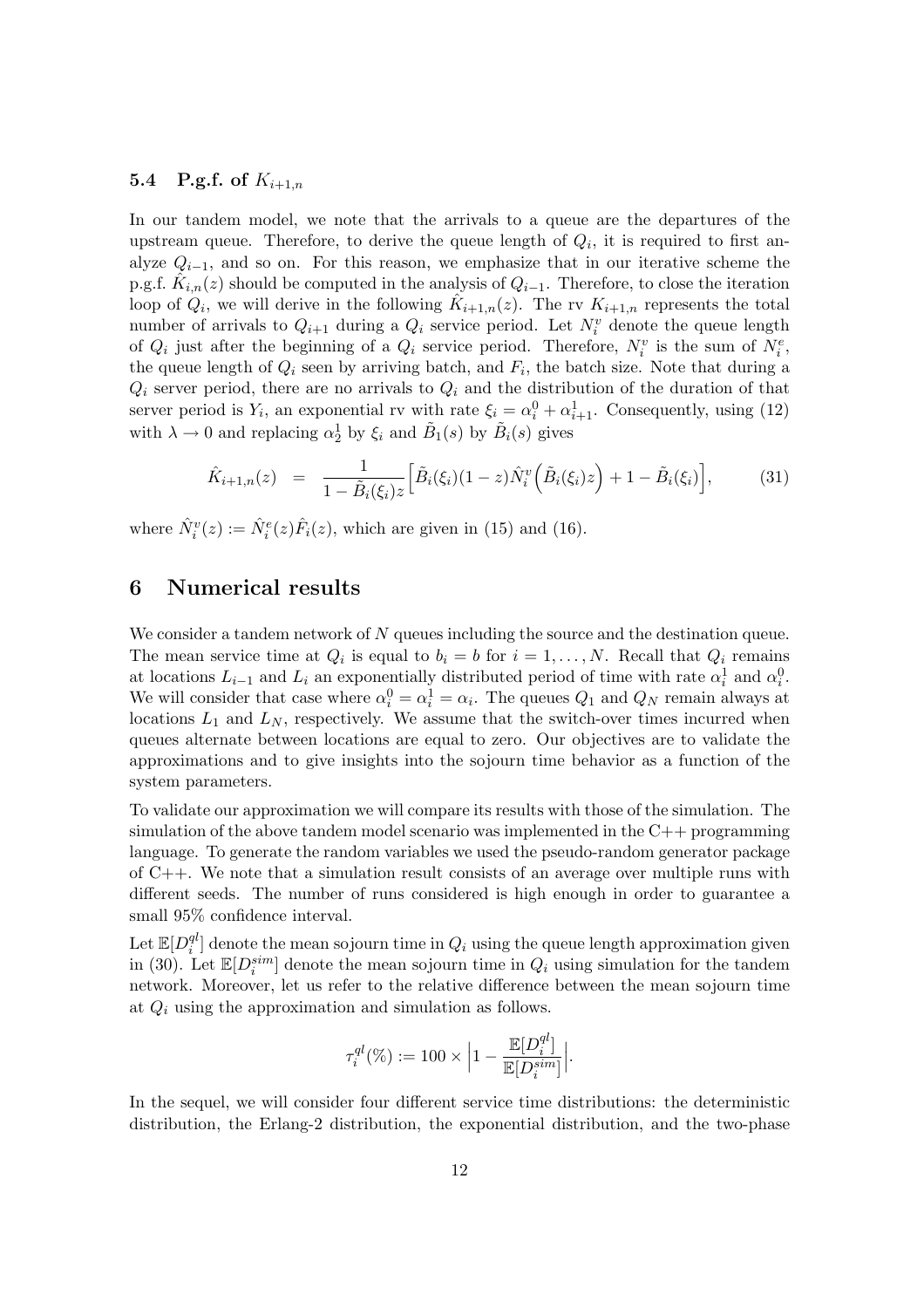hyper-exponential distribution. The two-phase hyper-exponential distribution is uniquely determined by its mean value b, and by the mean  $m_1$  and probability  $p_1$  of the first phase.

# 6.1 Accuracy of queue length approximation vs. load

In this section, we study the accuracy of the mean sojourn time in  $Q_i$  using the queue length approximation by comparing it to the simulation results as function of the queue load  $\rho_i$ . This will be done for both the symmetric case when  $\alpha_i = \alpha$  for  $i = 2, \ldots, N - 1$ , and asymmetric case when  $\alpha_i \neq \alpha_j$  for some i and j.

**Symmetric case:** we consider a tandem network of six queues, i.e.,  $N = 6$ , with mean service time  $b = 1$  and  $\alpha_i = 0.05$ ,  $i = 2, \ldots, 5$ . Note that in the case of exponential services the load at the queues satisfies  $\rho_2 = \rho_3 = \rho_4 = 2\rho_5 = \rho$ . However, in the case of deterministic or hyper-exponential the load at the queues satisfies  $\rho_2 = \rho_3 = \rho_4 = \rho \approx 2\rho_5$ , see Eq. (6). Figures 3 and 4 show the relative difference as function of  $\rho$  for exponential, deterministic, and hyper-exponential service distribution. Observe that  $\tau_i^{ql}$  $i^{q}$  is smaller than 20% for  $\rho \leq 0.4$  and for all service distributions. For this reason, the queue length approximation is accurate in the cases of light and moderate load at  $Q_i$ . Moreover, we note that the accuracy of the approximation is almost the same for the considered service distributions.



Figure 3: Relative difference between the queue length approximation and the simulation as function of  $\rho$  for  $\alpha = 0.05$  and  $b = 1$  with: (a) exponential service requirement, (b) deterministic service requirement.

**Asymmetric case:** we consider a tandem network with  $N = 7$  queues including source and destination. Our objective is to show that the approximated and simulated mean sojourn time follow the same pattern for  $i = 2, \ldots, 6$ . We consider two different settings for  $\{\alpha_2, \ldots, \alpha_5\}$ : the allocation set  $A = \{0.05, 0.025, 0.1, 0.0375, 0.05\}$  and the set  $B =$  $\{0.05, 0.1, 0.15, 0.2, 0.05\}$ . Figure 5 displays the mean sojourn time at  $Q_i$  as function of  $\alpha_i$  for exponential service requirement. Observe that the approximation predicts the behavior of the simulation very well. Moreover, the queues with the highest and lowest mean sojourn time are the same in the simulation and approximation. These observations also hold for the hyper-exponential service distribution as shown in Figure 6.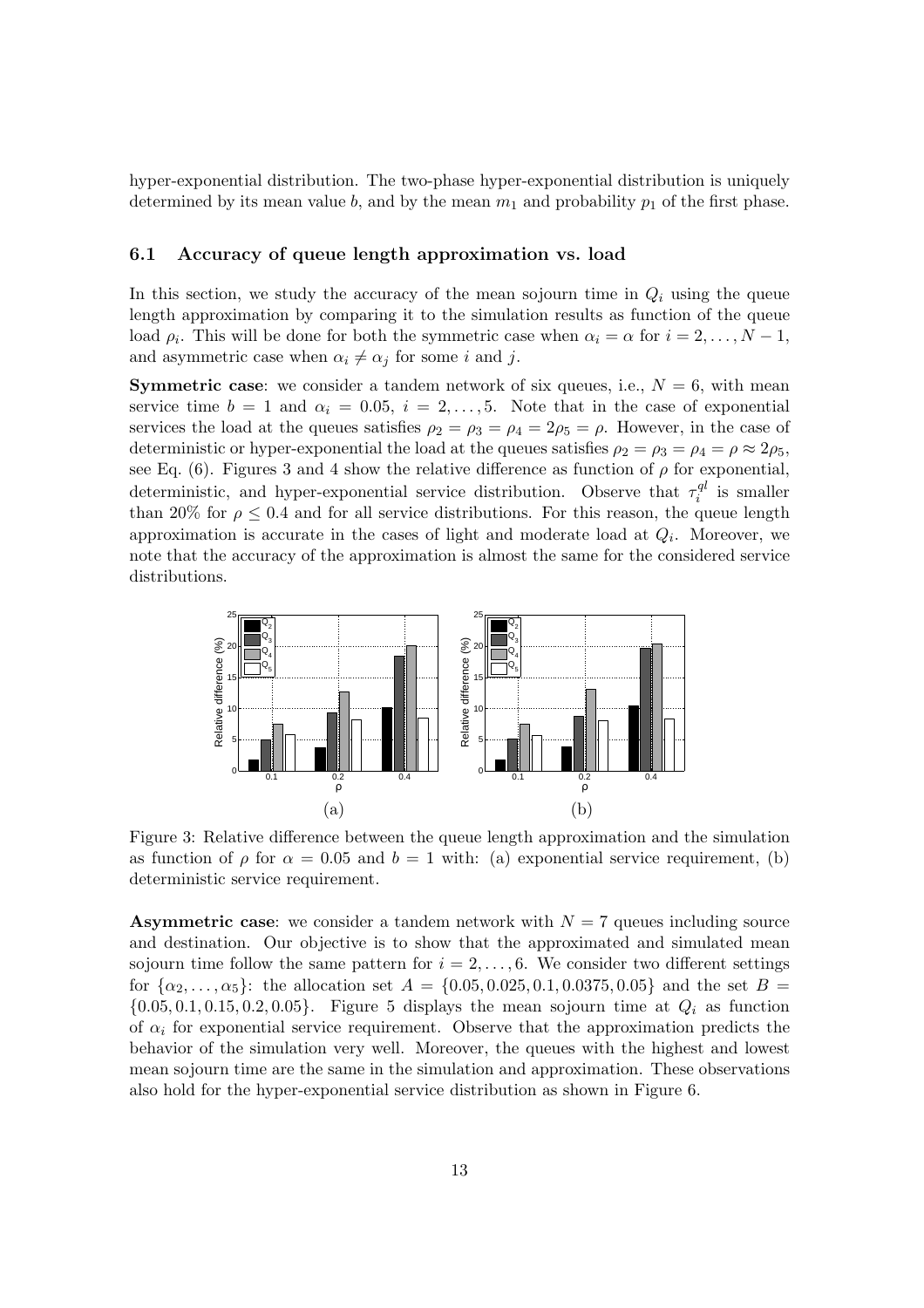

Figure 4: Relative difference between the approximation and the simulation as function of  $\rho$  for  $\alpha = 0.05$  and  $b = 1$  with: (a) hyper-exponential service time with  $p_1 = 0.6$ ,  $m_1 = 0.1$ , and SCV= 3.43, (b) hyper-exponential service time with  $p_1 = 0.8$ ,  $m_1 = 0.1$ , and SCV= 7.48.



Figure 5: Mean sojourn time at  $Q_i$  using queue length approximation and simulation for  $\lambda = 0.05$  and  $b = 1$  with: (a) exponential service time, (b) deterministic service time.



Figure 6: Mean sojourn time at  $Q_i$  using queue length approximation and simulation for  $\lambda = 0.05$  and  $b = 1$  with: (a) hyper-exponential service time with  $p_1 = 0.6$  and  $m_1 = 0.1$ , and SCV= 3.43, (b) hyper-exponential service time with  $p_1 = 0.8$ ,  $m_1 = 0.1$ , and SCV= 7.48.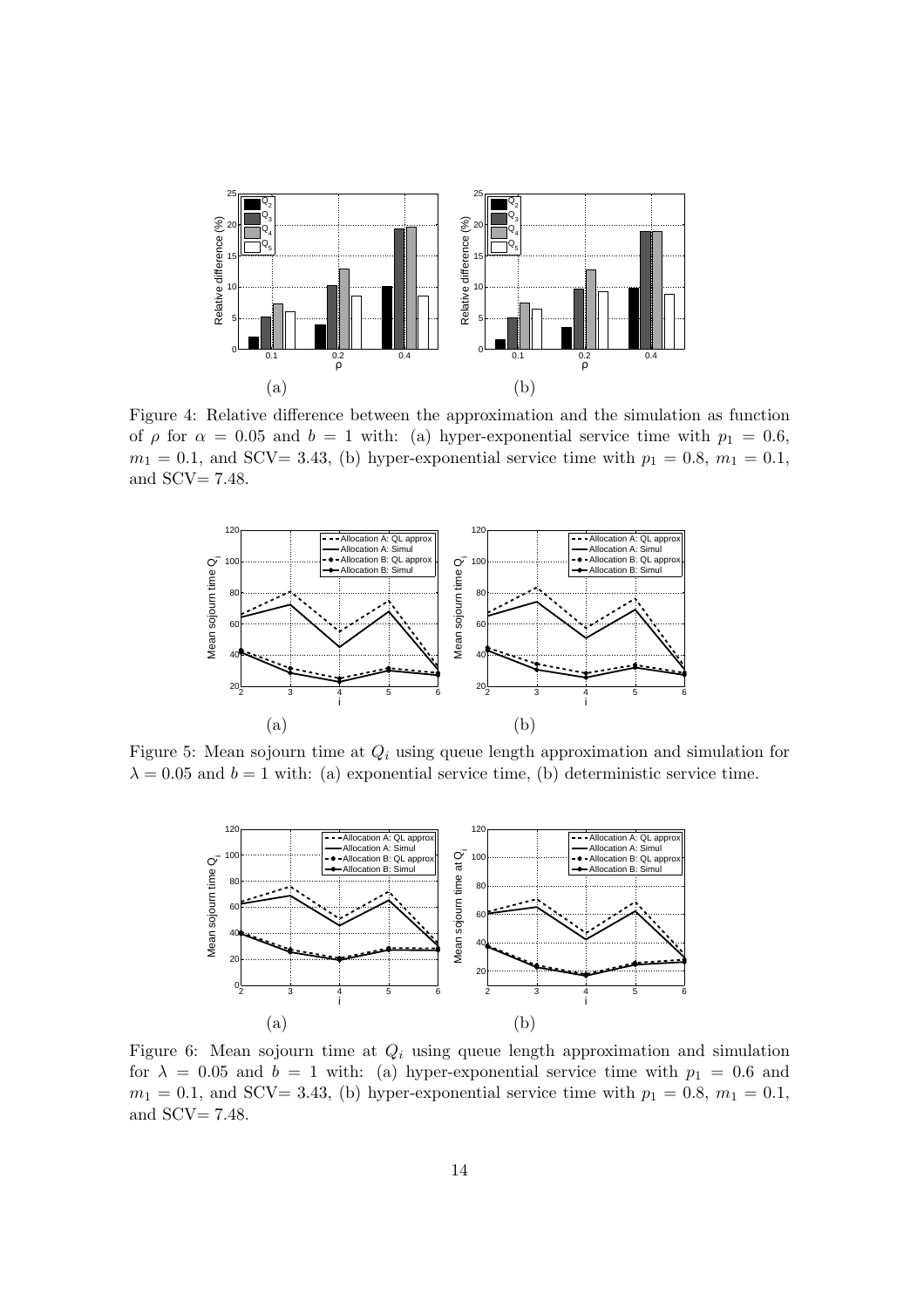#### 6.2 Mean approximate sojourn time vs. service times distribution

Let us check the behavior of the queue-length approximation as function of the service times distribution. We consider the symmetric scenario of a tandem network of six queues, i.e.,  $N = 6$ , with mean service requirement  $b = 1$  and  $\alpha_i = 0.05$ ,  $i = 2, \ldots, 5$ . Figure 7 displays the expected sojourn time at  $Q_3$  and  $Q_4$  using the approximation as function of the square coefficient of variation (SCV) of the service times. For  $\lambda = 0.05$  and  $\lambda = 0.1$ respectively, observe that the accuracy of the queue length approximation is almost insensitive of the SCV of the service times. Furthermore, for all parameter values considered the approximated mean delay in  $Q_i$  gives an upper bound of the simulated mean delay in  $Q_i$ . This observation is in support of the result in [16] which proves that in the correlated  $M/G/1$  queue a positive correlation between the service time and the last inter-arrival time reduces the mean sojourn time. We should emphasize that in our model  $K_{i,n}^m$  and the last inter-arrival time are positively correlated, i.e., an increase of the last inter-arrival time induces stochastically an increase of  $K_{i,n}^m$ .



Figure 7: Expected sojourn time at  $Q_3$  and  $Q_4$  as function of the SCV of the service times for  $\alpha = 0.05$  and  $\lambda = 0.05$ .

## 6.3 Squared coefficient of variation of sojourn time in  $Q_i$

Next, we compare the squared coefficient of variation  $\sigma_i$  of the sojourn time at  $Q_i$ ,  $\sigma_i := \mathbb{V}\text{ar}[D_i]/\mathbb{E}[D_i]^2$ , following from the queue length approximations with the simulation denoted as  $\sigma_i^{ql}$  $\sigma_i^{ql}$  and  $\sigma_i^{sim}$ , respectively. Tables 1, 2, and 3 show  $\sigma_i^{ql}$  $\sigma_i^{sim}$ , respectively. Tables 1, 2, and 3 show  $\sigma_i^{ql}$  and  $\sigma_i^{sim}$ , and also the second moments  $\mathbb{E}[(D_i^{ql}$  $\binom{q}{i}^2$  and  $\mathbb{E}\left[ (D_i^{sim})^2 \right]$  for the exponential, the deterministic, and the hyper-exponential service times distribution. Observe that the squared coefficient of variation of the approximations are accurate.

# 6.4 Impact of  $\alpha_i$  on mean sojourn time

Our objective is to show the impact of  $\alpha_i$  on the mean sojourn time at  $Q_i$  as function of the service time distribution. We consider the symmetric case where  $\alpha_i = \alpha$ . Table 4 shows the mean sojourn time at  $Q_i$  as function of  $\alpha$  in the case of exponential service times. Note that for  $\lambda = 0.075$  and  $b = 1$ , the load  $\rho_i$ ,  $i = 2, \ldots, 5$ , is equal to 0.3 and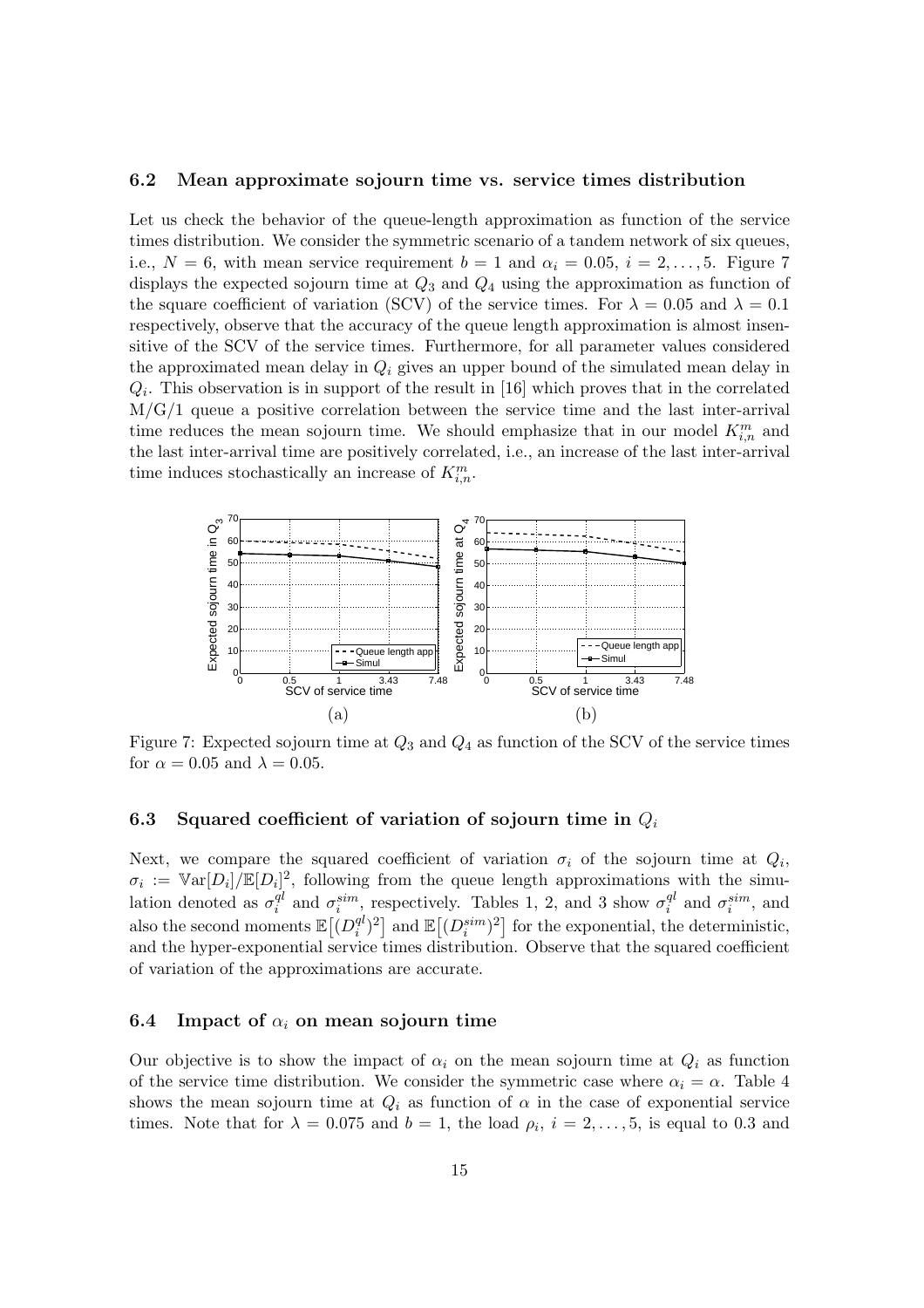|                                                               | $\,Q_2$ | $Q_3$   | $Q_4$  | $Q_{5}$ | $Q_6$  |
|---------------------------------------------------------------|---------|---------|--------|---------|--------|
| $\alpha_i$                                                    | 0.05    | 0.1     | 0.15   | 0.2     | 0.05   |
| $\bar{\sigma_i^{ql}}$                                         | 0.785   | 0.811   | 0.830  | 1.084   | 0.791  |
| $\sigma_i^{\overline{sim}}$                                   | 0.778   | 0.782   | 0.795  | 1.099   | 0.801  |
| $2^{-}$<br>$\bar{D}_i^{q\bar{t}}$<br>$\mathbb E$              | 3328.0  | 1796.4  | 1147.9 | 2080.9  | 1453.0 |
| $\overline{2}$<br>$\overrightarrow{D_i^{sim}}$<br>$\mathbb E$ | 3094.0  | 1449.8  | 933.9  | 1891.0  | 1318.8 |
| $\alpha_i$                                                    | 0.05    | 0.025   | 0.1    | 0.0375  | 0.05   |
| $\sigma_i^{ql}$                                               | 0.998   | 0.761   | 0.981  | 0.815   | 0.761  |
| $\sigma_i^{\overline{sim}}$                                   | 1.022   | 0.741   | 0.985  | 0.795   | 0.756  |
| $2^{\circ}$<br>$\mathbb E$                                    | 8726.9  | 11466.6 | 6000.3 | 10163.8 | 1875.6 |
| $^{2}$<br>$D_i^{\overline{sim}}$<br>$\mathbb E$               | 8338.7  | 9098.3  | 4780.2 | 8266.8  | 1643.7 |

Table 1: Coefficient of variation and second moment of the sojourn time at  $Q_i$  using queue length and workload approximation and simulation for:  $\lambda = 0.05$ , exponential service with  $b = 1$ , for the  $\alpha_i$  allocation set A (Top) and B (bottom).

|                                                         | $\,Q_2$ | $Q_3$   | $Q_4$  | $Q_{5}$ | $Q_6$  |
|---------------------------------------------------------|---------|---------|--------|---------|--------|
| $\alpha_i$                                              | 0.05    | 0.1     | 0.15   | 0.2     | 0.05   |
| $\bar{\sigma}_i^{ql}$                                   | 0.775   | 0.799   | 0.817  | 1.052   | 0.780  |
| $\sigma_i^{\overline{sim}}$                             | 0.767   | 0.763   | 0.769  | 1.060   | 0.791  |
| $2^{-}$<br>$\mathbb E$                                  | 3542.7  | 2112.5  | 1465.4 | 2322.6  | 1449.5 |
| 2<br>$\overline{D_i^{sim}}$<br>$\mathbb E$              | 3254.1  | 1650.2  | 1155.2 | 2102.5  | 1324.8 |
| $\alpha_i$                                              | 0.05    | 0.025   | 0.1    | 0.0375  | 0.05   |
| $\sigma_i^{ql}$                                         | 0.99    | 0.755   | 0.968  | 0.809   | 0.748  |
| $\sigma_i^{\overline{sim}}$                             | 1.012   | 0.734   | 0.964  | 0.787   | 0.742  |
| $2^{-}$<br>$\mathbb E$                                  | 8941.5  | 12182.8 | 6441.7 | 10513.9 | 1882.0 |
| $\overline{2}$<br>$D_i^{\overline{sim}}$<br>$\mathbb E$ | 8511.1  | 9513.6  | 5075.6 | 8650.5  | 1650.1 |

Table 2: Coefficient of variation and second moment of the sojourn time at  $Q_i$  using queue length and workload approximation and simulation for:  $\lambda = 0.05$ , deterministic service with  $b = 1$ , for the  $\alpha_i$  allocation set A (Top) and B (bottom).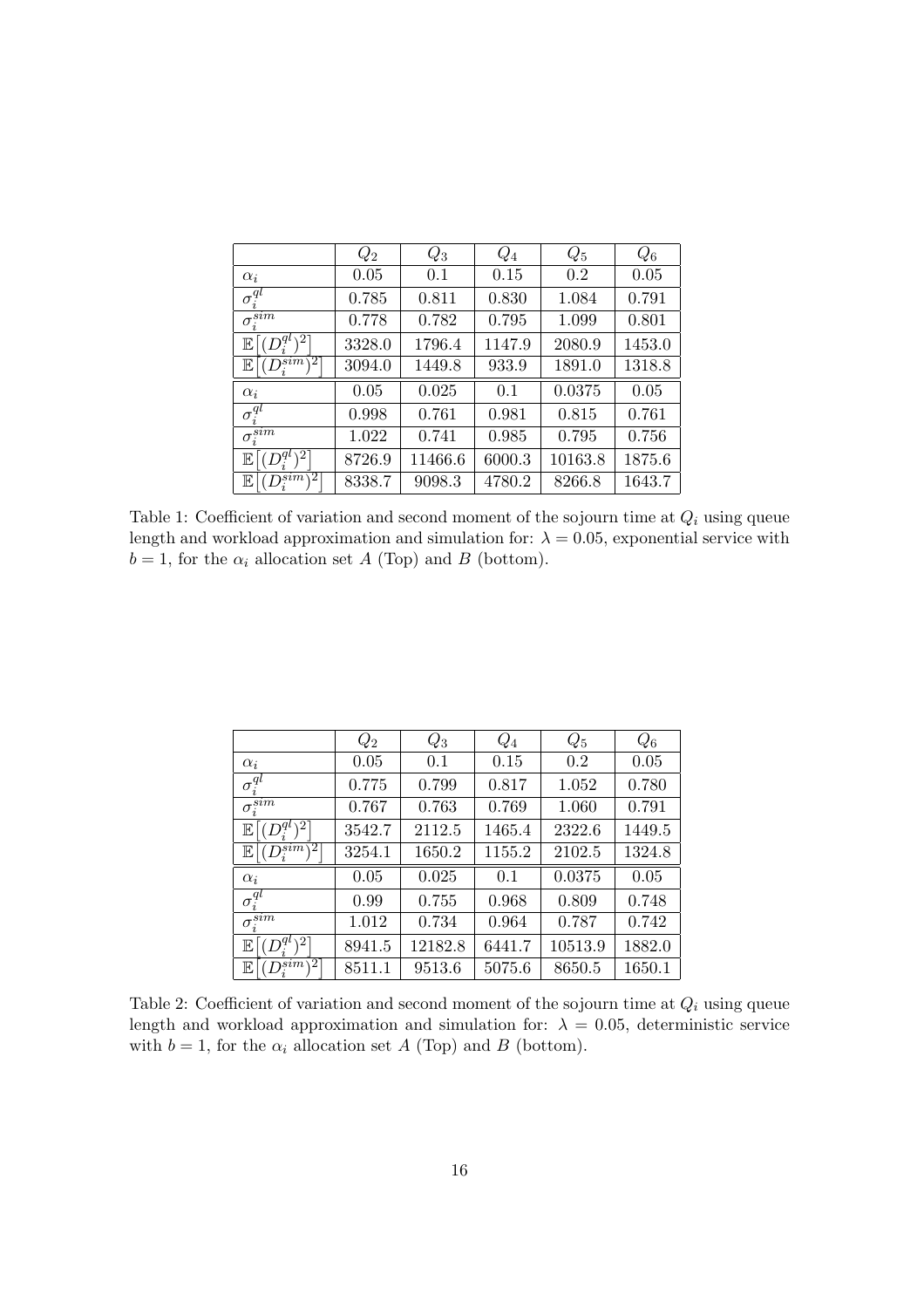|                                                         | $Q_2$  | $Q_3$   | $\,Q_4$ | $Q_{5}$ | $Q_6$  |
|---------------------------------------------------------|--------|---------|---------|---------|--------|
| $\alpha_i$                                              | 0.05   | 0.1     | 0.15    | 0.2     | 0.05   |
| $\sigma_i^{ql}$                                         | 0.805  | 0.833   | 0.854   | 1.142   | 0.816  |
| $\sigma_i^{\overline{sim}}$                             | 0.897  | 0.903   | 0.912   | 1.081   | 0.907  |
| $2^{\circ}$<br>$\mathbb E$                              | 2958.7 | 1368.5  | 793.9   | 1729.5  | 1456.0 |
| $\overline{2}$<br>$\overline{D_i^{sim}}$<br>$\mathbb E$ | 2805.4 | 1162.1  | 675.9   | 1582.4  | 1306.1 |
| $\alpha_i$                                              | 0.05   | 0.025   | 0.1     | 0.0375  | 0.05   |
| $\sigma_i^{ql}$                                         | 1.015  | 0.773   | 1.010   | 0.826   | 0.789  |
| $\sigma_i^{\overline{sim}}$                             | 1.018  | 0.871   | 1.011   | 0.899   | 0.885  |
| $^{2}$<br>$\mathbb E$                                   | 8288.3 | 10180.8 | 5214.7  | 9449.5  | 1857.9 |
| $D_i^{\overline{sim}}$ .<br>$\mathbb E$                 | 7956.4 | 8321.6  | 4241.5  | 7687.5  | 1620.7 |

Table 3: Coefficient of variation and second moment of the sojourn time at  $Q_i$  using queue length and workload approximation and simulation for:  $\lambda = 0.05$ , hyper-exponential service with  $b = 1$ ,  $p_1 = 0.6$ , and  $m_1 = 0.1$ , for the  $\alpha_i$  allocation set A (Top) and B (bottom).

 $\rho_6 = 0.15$ . Observe that the mean sojourn time decreases at  $Q_i$  with  $\alpha$ . Moreover, the mean sojourn time at  $Q_i$ ,  $i = 2, \ldots, 5$ , converges to the mean sojourn time in an  $M/M/1$ queue with load 0.3 and arrival rate  $\lambda = 0.075$  that is equal to 5.71. A similar result holds for  $Q_6$  which gives that its limiting mean sojourn time is equal to 2.38. Table 5 displays the mean sojourn time at  $Q_i$  as function of  $\alpha$  in the case of deterministic service. The mean sojourn time of the deterministic service as function of  $\alpha$  has an optimum value for  $\alpha$ . Additional experiments show that this optimum is around 0.4. The hyper-exponential service gives similar results as the case of exponential service. That is, the mean sojourn time in  $Q_i$ ,  $i = 2, \ldots, 5$ , is decreasing with  $\alpha$  and it converges to a limit value, which is approximately equal to the mean sojourn time in an  $M/M/1$  queue with arrival rate  $\lambda$  and load  $\rho_i$ . For the deterministic service, we note that the optimal value of  $\alpha$  is sensitive to the value of  $\lambda$  and b in such a way that the higher the load at the queue the smaller the optimal value of  $\alpha$ .

| $\alpha$ | $\rho_2$ | $Q_2$ | $Q_3$ | $Q_4$ | $Q_5$ | $Q_6$ |
|----------|----------|-------|-------|-------|-------|-------|
| 0.05     | 0.3      | 60.55 | 71.64 | 76.54 | 78.14 | 35.62 |
| 0.1      | 0.3      | 33.23 | 38.04 | 41.43 | 42.42 | 19.01 |
| 0.2      | 0.3      | 19.55 | 22.25 | 23.36 | 23.75 | 10.75 |
| 0.4      | 0.3      | 12.69 | 13.96 | 14.39 | 14.52 | 6.34  |
| 0.8      | 0.3      | 9.24  | 9.82  | 9.96  | 10.00 | 4.29  |
| 50       | 0.3      | 5.77  | 5.78  | 5.78  | 5.79  | 2.38  |

Table 4: Mean sojourn time at  $Q_i$  using the queue length approximation as function of  $\alpha$ for:  $\lambda = 0.075$ , exponential service with  $b = 1$ .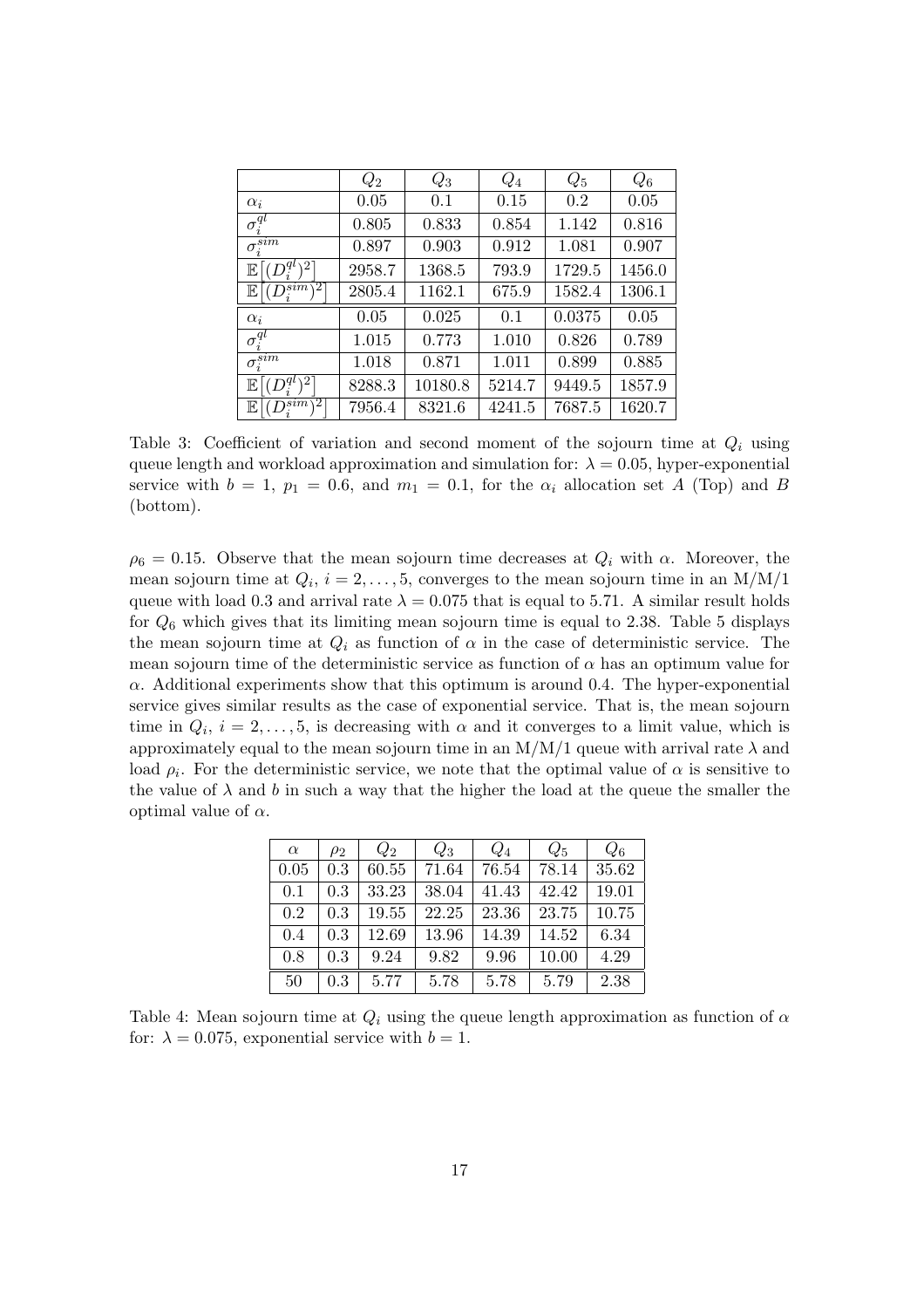| $\alpha$ | $\rho_2$ | $Q_2$ | $Q_3$ | $Q_4$ | $Q_5$ | $Q_6$ |
|----------|----------|-------|-------|-------|-------|-------|
| 0.05     | 0.315    | 62.49 | 74.37 | 23.52 | 20.95 | 22.99 |
| 0.1      | 0.33     | 35.77 | 42.21 | 44.94 | 45.91 | 19.34 |
| 0.2      | 0.37     | 23.52 | 27.10 | 28.31 | 28.67 | 11.03 |
| 0.4      | 0.46     | 20.98 | 23.30 | 23.79 | 23.90 | 7.24  |
| 0.8      | 0.74     | 49.57 | 53.01 | 53.37 | 53.58 | 6.26  |

Table 5: Mean sojourn time at  $Q_i$  using the queue length approximation as function of  $\alpha$ for:  $\lambda = 0.075$ , deterministic service with  $b = 1$ .

| $\alpha$ | $\rho_2$ | $\scriptstyle Q_2$ | $Q_3$ | $Q_4$ | $Q_5$ | $Q_6$ |
|----------|----------|--------------------|-------|-------|-------|-------|
| 0.05     | 0.27     | 56.83              | 66.39 | 70.96 | 72.58 | 35.00 |
| 0.1      | 0.24     | 29.29              | 33.58 | 35.87 | 36.89 | 18.31 |
| 0.2      | 0.21     | 15.33              | 17.05 | 17.97 | 18.39 | 9.64  |
| 0.4      | 0.16     | 8.19               | 8.82  | 9.15  | 9.31  | 5.2   |
| 0.8      | 0.124    | 4.5                | 4.73  | 4.84  | 4.89  | 2.88  |
| 50       | 0.05     | 0.74               | 0.74  | 0.75  | 0.75  | 0.38  |

Table 6: Mean sojourn time at  $Q_i$  using the queue length approximation as function of  $\alpha$ for:  $\lambda = 0.075$ , hyper-exponential service with  $b = 1$ ,  $p_1 = 0.6$ , and  $m_1 = 0.1$ .

## 6.5 Large tandem model

In Table 7, we show the mean sojourn time at  $Q_i$  and the relative difference  $\tau_i$  between approximation and simulation as function of N for  $\lambda = 0.1$ , exponential service with  $b = 0.5$ , and  $\alpha = 0.05$ . We note that up to a certain threshold the relative difference is increasing and it starts to decrease slightly after that value. Remark that the sojourn time approximation at  $Q_{N-1}$  is more accurate since it is next to the destination queue.

# 7 Conclusion and possible generalization

In this paper, we have addressed the performance of a tandem queueing system with mobile queues. We have proposed an analytical approximation for the LST of the delay in  $Q_i$ . The approximation is called queue length approximation. Through extensive numerical validation we have shown that the queue length approximation gives nice results for light and moderate load in the case of general service times distribution.

For the sake of clarity, we restricted ourselves in Section 5.2 to the case where the switchover times are zero. As a generalization, we consider here the case of non-zero switchover times. In particular, we assume that when  $Q_i$  migrates from location  $L_i$  to  $L_{i-1}$  it requires an exponentially distributed switch-over time with mean  $c_i^{\dagger}$ . Similarly, when  $Q_i$ migrates from location  $L_{i-1}$  to  $L_i$  it requires an exponentially distributed switch-over time migrates from location  $L_{i-1}$  to  $L_i$  it requires an exponentially distributed switch-over time<br>with mean  $c_i^+$ . The state space of the Markov chain  $(L_{i-1}(t), L_i(t), L_{i+1}(t))$  is equal to  $\Omega = \{-2, -1, 0, 1\}^3$ . Following the footprints of Section 5.2, one can easily show that the  $\hat{M}_n(z)$  has exactly the same form as depicted in Lemmas 2 and 3. The matrices **A** and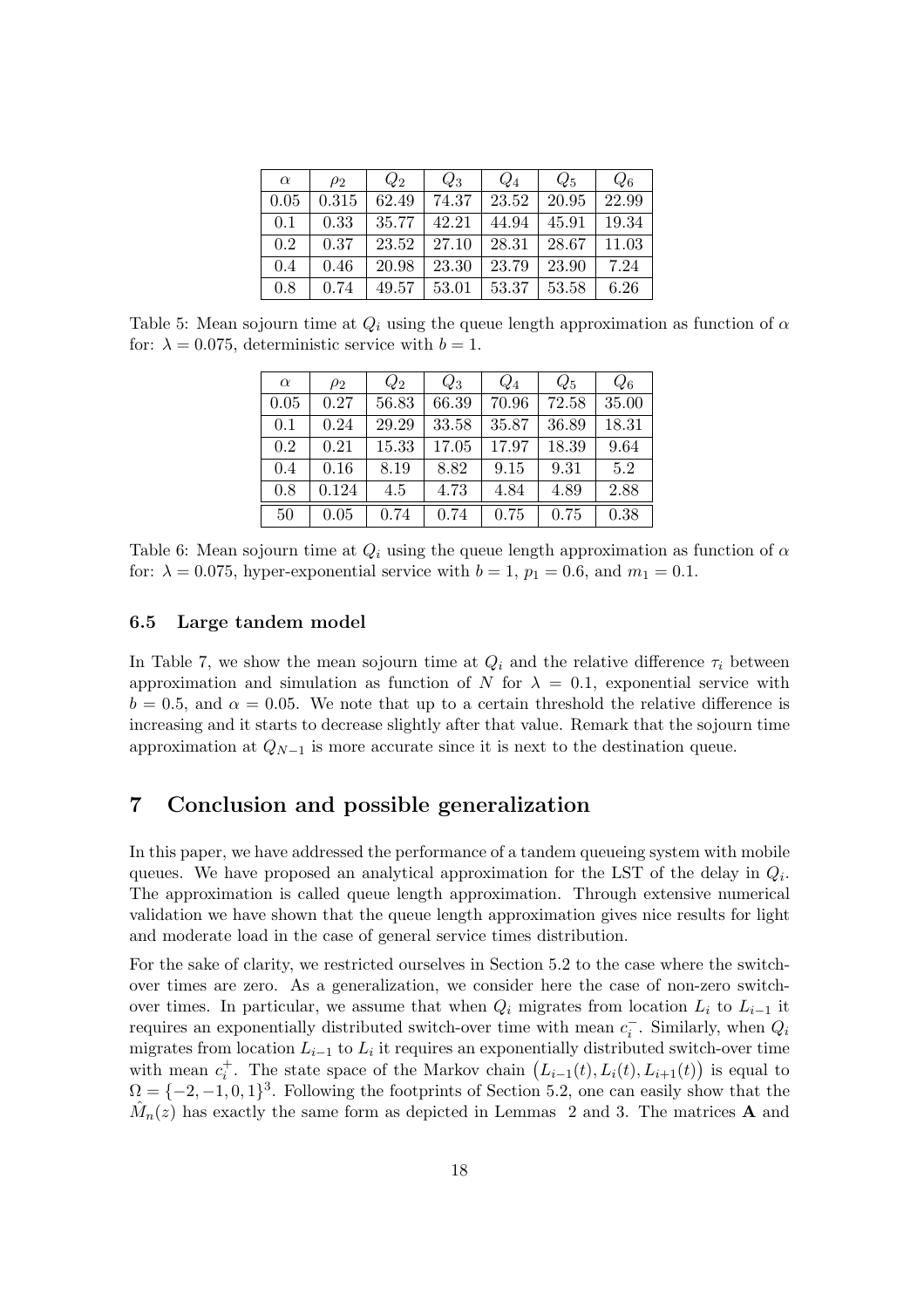|                              | $Q_2$ | $Q_3$ | $Q_4$ | $Q_5$ | $Q_6$ | $Q_7$ | $Q_8$ |
|------------------------------|-------|-------|-------|-------|-------|-------|-------|
| $N=5$ $\mathbb{E}[D_i^{ql}]$ | 48.94 | 55.94 | 29.51 |       |       |       |       |
| $N=5\,\tau_i^{ql}$           | 3.6   | 10.3  | 7.5   |       |       |       |       |
| $N=6$ $\mathbb{E}[D_i^{ql}]$ | 48.94 | 55.94 | 60.32 | 30.53 |       |       |       |
| $N=6\,\tau_i^{ql}$           | 3.6   | 10.3  | 13.3  | 8.6   |       |       |       |
| $N=7$ $\mathbb{E}[D_i^{ql}]$ | 48.94 | 55.94 | 60.32 | 62.63 | 31.02 |       |       |
| $N=7 \tau_i^{ql}$            | 3.6   | 10.3  | 13.3  | 14.5  | 8.6   |       |       |
| $N=8$ $\mathbb{E}[D_i^{ql}]$ | 48.94 | 55.94 | 60.32 | 62.63 | 63.73 | 31.24 |       |
| $N=8\,\,\tau_i^{ql}$         | 3.6   | 10.3  | 13.3  | 14.6  | 14.2  | 8     |       |
| $N=9$ $\mathbb{E}[D_i^{ql}]$ | 48.94 | 55.94 | 60.32 | 62.63 | 63.73 | 64.24 | 31.34 |
| $N=9\tau_i^{ql}$             | 3.6   | 10.3  | 13.3  | 14.6  | 14.2  | 13.6  | 7.2   |

Table 7: Mean sojourn time at  $Q_i$  and relative difference of queue length approximation as function of the tandem network size N for:  $\lambda = 0.1$ , exponential service with  $b = 0.5$ , and  $\alpha = 0.05$ .

**B** in this case have a much larger dimension. More precisely, **A** (resp. **B** and **H**) is a 60-by-60 matrix.

In this paper we restricted ourselves to the Tandem model case. The case of a general network of queues with fork and join traffic and with mobile queues remains an open problem to be addressed in the future. Moreover, we considered the case where there is a single mobile node moving between two consecutive locations. The scenario of multiple mobile nodes moving between two consecutive locations is important to address some applications such as in vehicular networks where for example the mobile nodes represent the busses moving between to stations.

# Acknowledgment

In the Netherlands, the 3 universities of technology have formed the 3TU.Federation. This article is the result of joint research in the 3TU.Centre of Competence NIRICT (Netherlands Institute for Research on ICT). The authors would thank De Nederlandse Organisatie voor Wetenschappelijk Onderzoek (NWO) for their financial support.

# 8 Appendix: Proofs

In this section, we will use the theory of the finite-state continuous-time absorbing Markov chains to compute  $\hat{M}_n(z)$ . Lemma 6 summarizes some known results, e.g. see [17], of this theory that will be used afterwards.

**Lemma 6.** Consider a finite-state, continuous-time, Markov chain  $\{MC(t), t \ge 0\}$ , with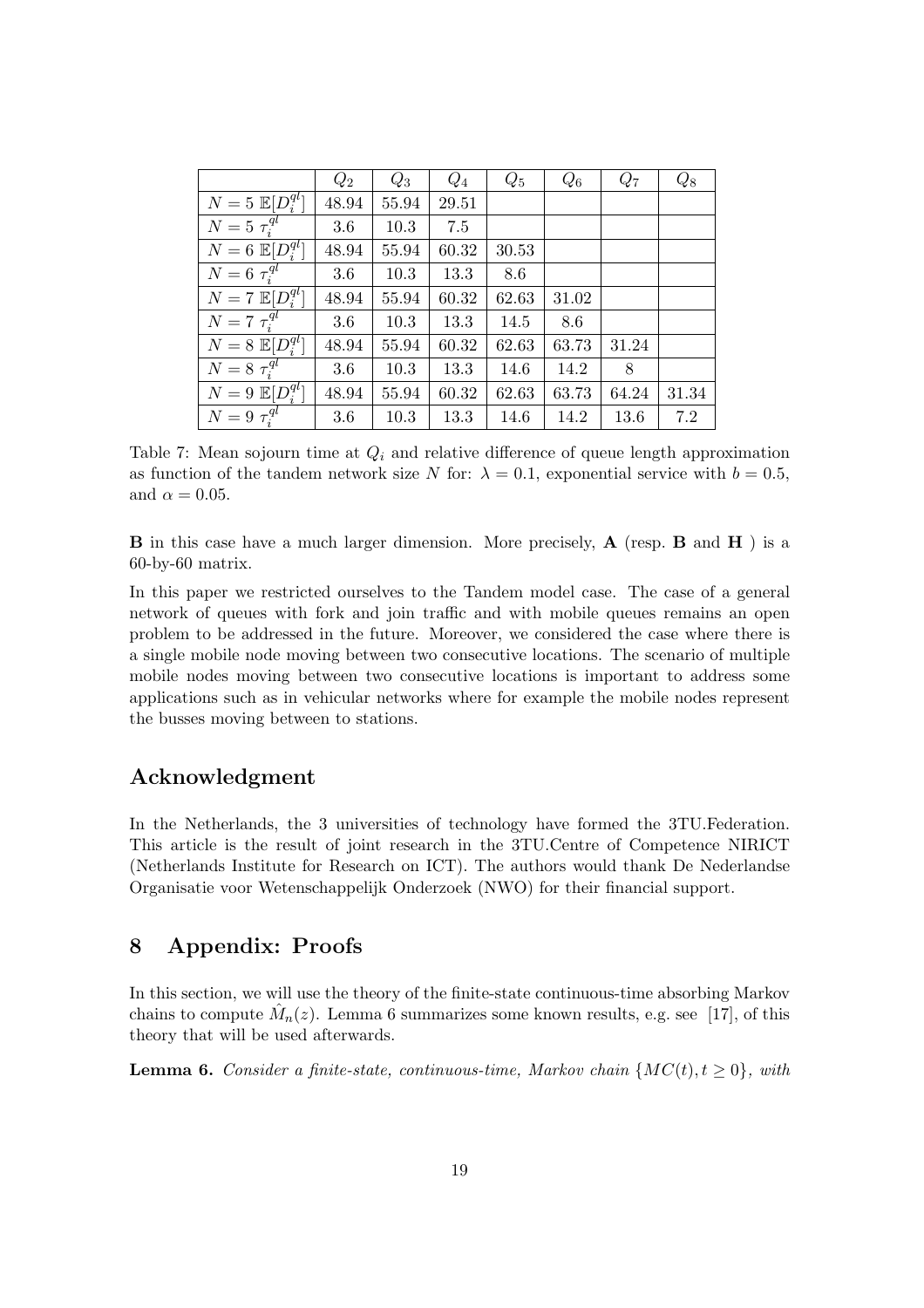state space  $\zeta = \{1, \dots, m+n\}$  and with infinitesimal generator matrix, **G**, of the form

$$
\mathbf{G} = \left(\begin{array}{c|c} \mathbf{U} & \mathbf{V} \\ \hline \mathbf{0}_m & \mathbf{0}_n \end{array}\right),
$$

where U is an m-by-m matrix, V is an m-by-n matrix,  $\mathbf{0}_m$  is an n-by-m matrix with entries equal to 0,  $\mathbf{0}_n$  is an n-by-n matrix with entries equal to 0. The states  $\{m+1,\dots,m+n\}$ are absorbing. Then,

(a) the states  $\{1, \dots, m\}$  are all transient if and only if **U** is a non-singular matrix.

(b) the probability distribution,  $F(.)$ , of the time until absorption in one of the absorbing states  $\{m+1, \dots, m+n\}$ , given that  $MC(0) = i$ ,  $i = 1, \dots, m$ , reads

$$
F(t) = 1 - \alpha_i exp(\mathbf{U}t)e, \quad t \ge 0,
$$
\n(32)

where  $\alpha_i$  is the m-dimensional row vector with entries equal to 0 except the *i*-th one that is equal to 1, e is the m-dimensional column vector with entries all equal to 1, and where

$$
exp(\mathbf{U}t) := \sum_{i=0}^{\infty} \frac{(\mathbf{U}t)^i}{i!},
$$

with  $(\mathbf{U}t)^0 = \mathbf{I}_m$  the m-by-m identity matrix. Similarly, the Laplace-Stieltjes Transform,  $\tilde{F}(s)$ , of the time until absorption in one of the states  $\{m+1,\dots,m+n\}$ , given that  $MC(0) = i, i = 1, \ldots, m, \text{ reads}$ 

$$
\tilde{F}(s) = \alpha_i (s\mathbf{I}_m - \mathbf{U})^{-1} \mathbf{V} e_n, \quad Re \ s \ge 0,
$$
\n(33)

where  $e_n$  is the n-dimensional column vector with entries are all equal to 1.

(c) given that  $MC(0) = i$ , the expected amount of time spent in the transient state j is equal to the  $(i,j)$ -entry of  $-\mathbf{U}^{-1}$ ,  $i, j = 1, \ldots, m$ .

(d) given that  $MC(0) = i$ , the probability that absorption occurs in state j is equal to the (i,j)-entry of  $-\mathbf{U}^{-1}\mathbf{V}$ ,  $i = 1, \ldots, m$  and  $j = m + 1, \ldots, m + n$ .

#### 8.1 Proof of Lemma 2

Recall that  $M_n^+$  is equal to  $M_n$  given that  $M_n > 0$ , where  $M_n$  is the total number of  $Q_i$ arrival periods during the time interval that separates two consecutive  $Q_i$  service periods.

Let  $W(t) = (L_{i-1}(t), L_i(t), L_{i+1}(t), M(t))$ ¢ denote the continuous-time Mar-kov chain with discrete state-space  $\{0,1\}^3 \times \{1,2,\ldots\}$ , where  $M(t)$  is the number of  $Q_i$  arrival periods discrete state-space  $\{0,1\}^* \times \{1,2,\ldots\}$ , where  $M(t)$  is the filmmer of  $Q_i$  arrival periods until time t given that it is strictly positive. Assume that  $(L_{i-1}(0), L_i(0), L_{i+1}(0))$  is in steady-state and that a  $Q_i$  arrival period has just started at 0, i.e., time 0 is the first time steady-state and that a  $Q_i$  arrival period has just started at 0, i.e., time 0 is the first time<br>that  $(L_{i-1}(0), L_i(0), L_{i+1}(0)) = (0, 1, \cdot)$  with  $(L_{i-1}(0-), L_i(0-)) \neq (0, 1)$ . Moreover, we set  $M(0) = 1$  and  $M(0-) = 0$ , and make the states  $(·, 0, 1, ·)$  of  $W(t)$  to be absorbing.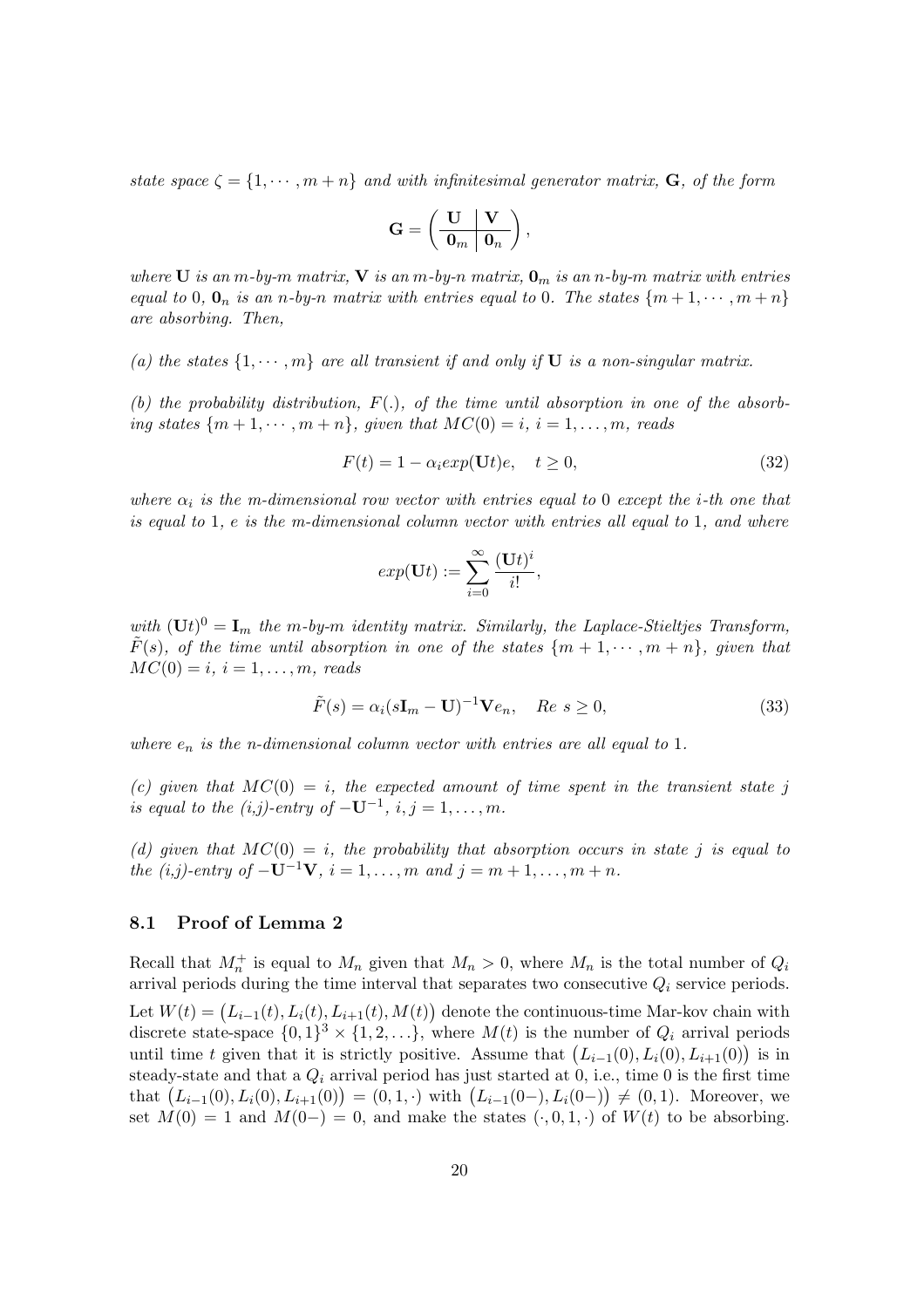Merging these absorbing states into one state, referred to as  $a$ , will not impact the dynamics the sum the absorption of the state, in the state, the state of  $W(t)$  before absorption. Since  $(L_{i-1}(t), L_i(t), L_{i+1}(t))$  is an irreducible Markov chain, the probability of transition to state  $a$  is equal to one and thus the time until absorption,  $T_a$ , is a proper rv. We will refer to the previous absorbing chain as **AMC**. Now writing  $M_n^+$  in terms of  $M(t)$  gives that  $M_n^+ = M(T_a)$ . The probability distribution  $\mathbb{P}(M_n^+ = m)$  is the probability that the transition to a occurs from one of the states  $\{(i, j, k, m) : i, j, k =$ 0, 1 and  $(j, k) \neq (0, 1)$ .

We derive now  $\hat{M}_n^+(z)$ , the p.g.f. of  $M_n^+$ . Let us define a level  $l(m)$ ,  $m = 1, 2, \ldots$ , to be the transient states of **AMC** with  $M(t) = m$  and ordered as follows

 $l(m) := \{(0, 0, 0, m), (0, 1, 0, m), (0, 1, 1, m), (1, 0, 0, m), (1, 1, 0, m), (1, 1, 1, m)\}$ ª ,

Observe that there are in total six states in  $l(m)$ . We order the infinite number of AMC states as follows:  $l(1), l(2), \ldots$ , and finally the absorbing state a. It is easily seen that the generator matrix P of AMC can be written as

$$
\mathbf{P} = \left( \begin{array}{cc} \mathbf{Q} & \mathbf{R} \\ \mathbf{0}^T & 0 \end{array} \right),
$$

where Q represents the generator matrix of transitions between the transient states of AMC, R represents the rate vector of transitions from the transient states to the absorbing state  $a, \mathbf{0}^T$  is the row vector with all entries equal to zero. Let u denote a column vector that designates the transition rate vector from  $l(m)$  states to the state a. Therefore,  $u = (\alpha_{i+1}^0, 0, \alpha_i^1, \alpha_{i+1}^0, 0, \alpha_i^1)^T$ . Since u is independent of m, the vector  $\mathbf{R}^T = (u^T, u^T, \dots)$ . Note that on leaving  $l(m)$  the **AMC** either jumps to  $l(m+1)$  or to a. For this reason, **Q** is an infinite upper-bidiagonal block matrix of the following form

$$
\mathbf{Q} = \left( \begin{array}{cccc} \mathbf{A} & \mathbf{B} & \mathbf{0} & \cdots & \cdots \\ \mathbf{0} & \mathbf{A} & \mathbf{B} & \mathbf{0} & \cdots \\ \vdots & \vdots & \ddots & \ddots & \ddots \end{array} \right), \tag{34}
$$

where, **A** is a 6-by-6 matrix that represents the transition rates between the states of  $l(m)$ ,  $m = 1, 2, \ldots$ , which reads

|             |            | 0, 0, 0, m       | 0, 1, 0, m     | 0, 1, 1, m       | 1, 0, 0, m       | 1, 1, 0, m       | 1, 1, 1, m       |
|-------------|------------|------------------|----------------|------------------|------------------|------------------|------------------|
|             | 0, 0, 0, m | $A_{11}$         |                |                  | $\alpha_{i-1}$   |                  |                  |
|             | 0, 1, 0, m | $\alpha_i^{\pm}$ | $A_{22}$       | $\alpha_{i+1}^0$ |                  | $\alpha_{i-1}^0$ |                  |
| ${\bf A} =$ | 0, 1, 1, m |                  | $\alpha_{i+1}$ | $A_{33}$         |                  |                  | $\alpha_{i-1}^0$ |
|             | 1, 0, 0, m | $\alpha_{i-1}$   |                |                  | $A_{44}$         | $\alpha_i^0$     |                  |
|             | 1, 1, 0, m |                  |                |                  | $\alpha_i^{\pm}$ | $A_{55}$         | $\alpha^0_{i+1}$ |
|             | 1, 1, 1, m |                  |                |                  |                  | $\alpha_{i+1}$   | $A_{66}$         |

**B** is a 6-by-6 matrix that represents the transition rates from the states of  $l(m)$  to  $l(m+1)$ ,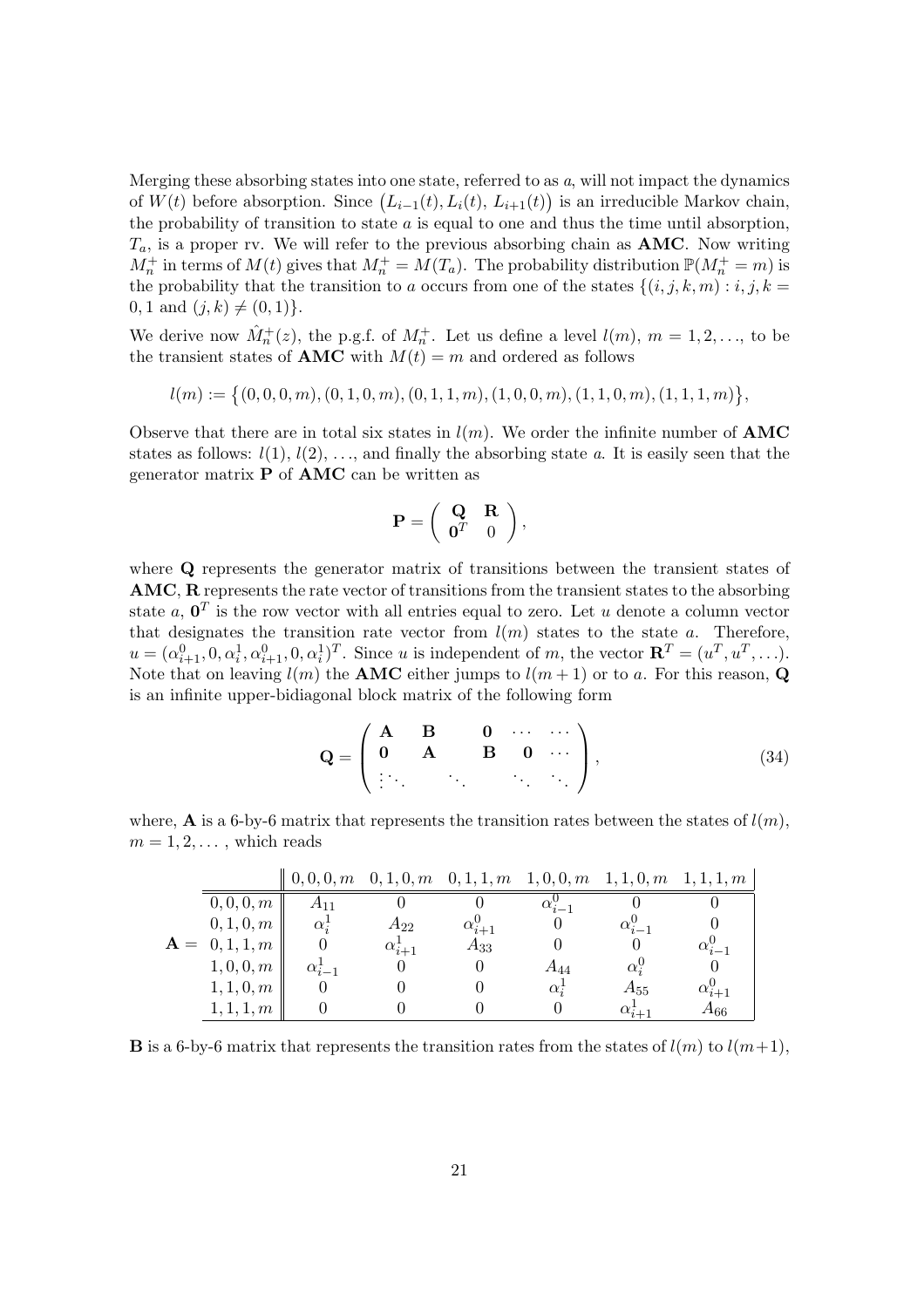$m = 1, 2, \ldots$ , which reads

|                  | $\mid 0,0,0,n \mid 0,1,0,n \mid 0,1,1,n \mid 1,0,0,n \mid 1,1,0,n \mid 1,1,1,n \mid$ |                |  |  |
|------------------|--------------------------------------------------------------------------------------|----------------|--|--|
| 0,0,0,m          |                                                                                      |                |  |  |
| 0, 1, 0, m       |                                                                                      |                |  |  |
| $B = 0, 1, 1, m$ |                                                                                      |                |  |  |
| 1, 0, 0, m       |                                                                                      |                |  |  |
| 1, 1, 0, m       |                                                                                      | $\alpha_{i-1}$ |  |  |
| 1, 1, 1, m       |                                                                                      |                |  |  |

where  $n = m + 1$ . The diagonal entries of **A** are such that  $(A + B)e + u = 0$ , where e is the column vector of order six and with all entries equal to 1.

Next, we will derive  $\mathbb{P}(M_n^+ = m)$  as function of the blocks of the inverse of **Q**. Since **Q** is an upper-bidiagonal block matrix, it is easily verified that  $\mathbf{Q}^{-1}$  is an upper-triangular block matrix of blocks  $\mathbf{U}_{l,m} =$  $(-\mathbf{A}^{-1}\mathbf{B})^{m-l}\mathbf{A}^{-1}$  for  $l \ge 1$  and  $m \ge l$ . Note that the matrix **A** is invertible since it is a generator matrix of a transient chain. Moreover,  $-\mathbf{A}^{-1}\mathbf{B}$  is a sub-stochastic probability matrix whose entries give the probability of jumping to level  $l(m+1)$  given that the **AMC** starts in  $l(m)$ . For this reason,  $(-\mathbf{A}^{-1}\mathbf{B})^m \to \mathbf{0}$  as  $m \to \infty$ .

From the theory of absorbing Markov chains, given that  $AMC$  starts in  $l(1)$  with probability distribution vector  $b$ , the probability that the absorption occurs from one of the states of level  $l(m)$  is given by (see Lemma 6.(d))

$$
\mathbb{P}(M_n^+ = m) = -b\mathbf{U}_{1,m}u = -b(-\mathbf{A}^{-1}\mathbf{B})^{m-1}\mathbf{A}^{-1}u.
$$
 (35)

The p.g.f. of  $M_n^+$  then reads

$$
\hat{M}_n^+(z) = -bz \sum_{m \ge 0} \left( -z \mathbf{A}^{-1} \mathbf{B} \right)^m \mathbf{A}^{-1} u,
$$
  
=  $-bz (\mathbf{A} + z \mathbf{B})^{-1} u, \quad |z| \le 1,$  (36)

To complete the proof of Lemma 2 it remains to find b. We assumed that at time  $0$ the  $Q_i$  arrival period has just started. This means that time 0 is the first time after the  $Q_i$  arrival period has just started. This means that time 0 is the first time after  $s(< 0)$  that  $(L_{i-1}(0), L_i(0), L_{i+1}(0)) = (0, 1, \cdot)$  and  $(L_{i-1}(s), L_i(s), L_{i+1}(s)) \neq (0, 1, \cdot)$ .  $s(<sub>0</sub>)$  that  $(L_{i-1}(0), L_i(0), L_{i+1}(0)) = (0, 1, \cdot)$  and  $(L_{i-1}(s), L_i(s), L_{i+1}(s)) \neq (0, 1, \cdot)$ .<br>More specifically, given that  $(L_{i-1}(s), L_i(s), L_{i+1}(s))$  starts in  $\{(0, 0, 1), (1, 0, 1)\}$  with steady-state distribution, the process  $(L_{i-1}(t), L_i(t), L_{i+1}(t))$ ,  $s < t \leq 0$ , either jumps first into  $\{(0,1,0),(0,1,1)\}$ , or first into  $\{(0,0,0),(1,0,0),(1,1,0),(1,1,1)\}$  and later on into  $\{(0,1,0), (0,1,1)\}$ , or first into  $\{(0,0,0), (1,0,0), (1,1,0), (1,1,1)\}$  and later on<br>into  $\{(0,1,0), (0,1,1)\}$ , see Figure 8. Given that  $(L_{i-1}(s), L_i(s), L_{i+1}(s)) = (\cdot, 0, 1)$  with steady-state distribution, the former event occurs with a probability vector that is equal to the probability of transition to  $\{(0,1,0), (0,1,1)\}\)$ , considered as absorbing set, that reads (see Lemma 6.(d))

$$
f = -\frac{(\alpha_{i-1}^1, \alpha_{i-1}^0)}{\alpha_{i-1}^0 + \alpha_{i-1}^1} \left( \begin{array}{cc} -\alpha_{i-1}^0 - \alpha_{i}^0 - \alpha_{i+1}^1 & \alpha_{i-1}^0 \\ \alpha_{i-1}^1 & -\alpha_{i-1}^1 - \alpha_{i}^0 - \alpha_{i+1}^1 \end{array} \right)^{-1}
$$
  
\n
$$
\times \left( \begin{array}{cc} 0 & \alpha_i^0 \\ 0 & 0 \end{array} \right)
$$
  
\n
$$
= \frac{(0, \alpha_{i-1}^1 \alpha_i^0)}{(\alpha_{i-1}^0 + \alpha_{i-1}^1)(\alpha_i^0 + \alpha_{i+1}^1)}.
$$
 (37)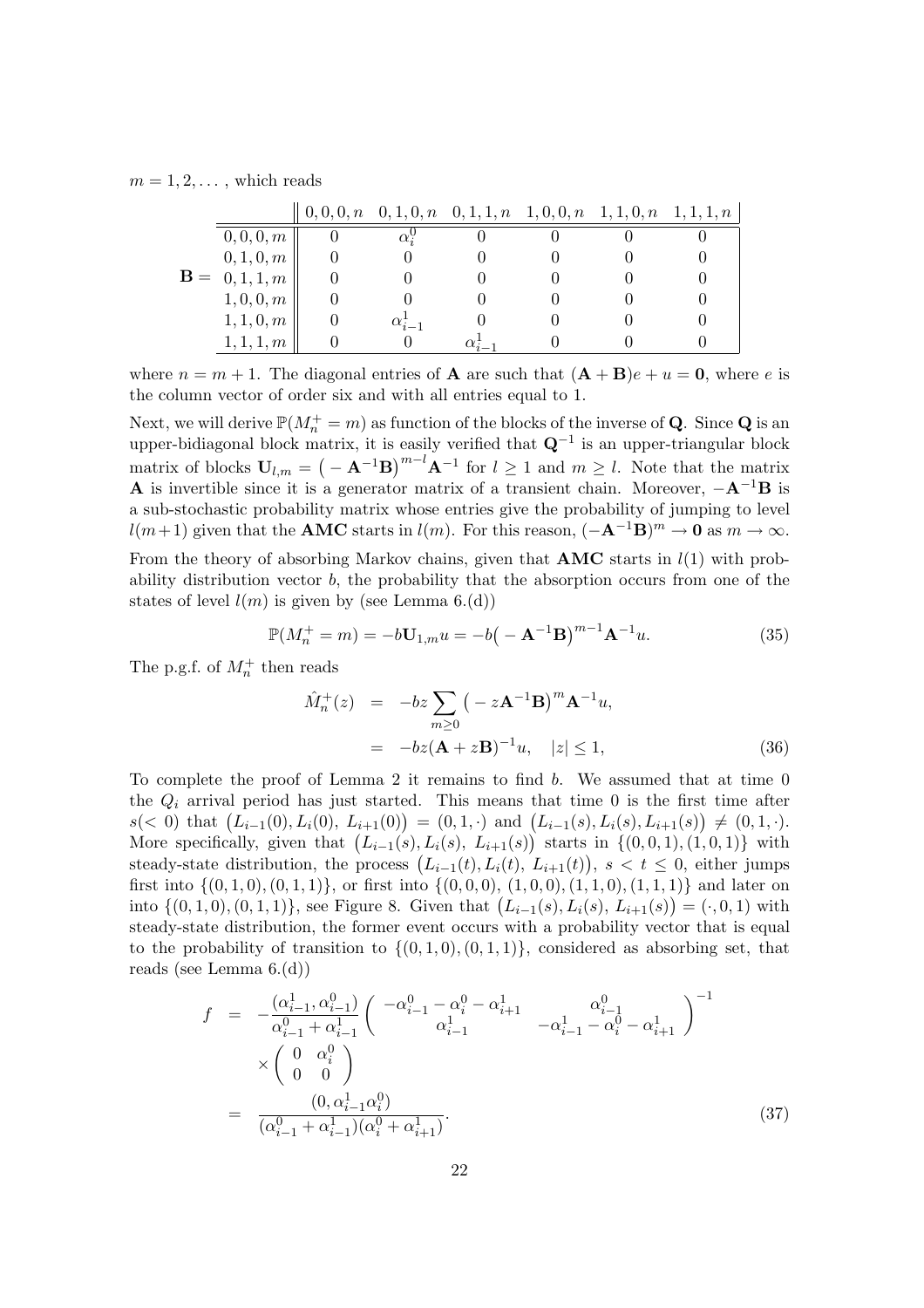

Figure 8: Initial probability distribution of **AMC** that is equal to  $f + h$ .

Given that  $(L_{i-1}(s), L_i(s), L_{i+1}(s))$ ¢  $= (\cdot, 0, 1)$ , the latter event is composed of two con-Given that  $(L_{i-1}(s), L_i(s), L_{i+1}(s)) = (\cdot, 0, 1)$ , the latter event is composed of two consecutive steps: the first one occurs when the process  $(L_{i-1}(t), L_i(t), L_{i+1}(t))$  jumps first into  $\{(0, 0, 0), (1, 0, 0), (1, 1, 0), (1, 1, 1)\}$  and the second one occurs when it jumps into  $\{(0,1,0),(0,1,1)\}\)$ , see Figure 8. The probability vector of the first step is equal to g, see  $\mathbb{E}_{\mathbf{Q}}$ . (43). For the second step, given that the process  $(L_{i-1}(t), L_i(t), L_{i+1}(t))$  starts in  $\{(0, 0, 0), (1, 0, 0), (1, 1, 0), (1, 1, 1)\}\$  with probability g, it is possible that the process visits  $\{(0, 0, 1), (1, 0, 1)\}\$  several times before it first jumps into  $\{(0, 1, 0), (0, 1, 1)\}\$ . This occurs with probability (see Lemma  $6.(d)$ )

$$
h = -\frac{(\alpha_{i-1}^1 \alpha_{i+1}^1, 0, \alpha_{i-1}^0 \alpha_{i+1}^1, 0, 0, \alpha_{i-1}^0 \alpha_i^0)}{(\alpha_{i-1}^0 + \alpha_{i-1}^1)(\alpha_i^0 + \alpha_{i+1}^1)} \cdot \mathbf{H}^{-1} \cdot \mathbf{V},
$$
\n(38)

where,

$$
\mathbf{H} = \begin{pmatrix} H_{11} & \alpha_{i+1}^{0} & \alpha_{i-1}^{0} & 0 & 0 & 0 \\ \alpha_{i+1}^{1} & H_{22} & 0 & \alpha_{i-1}^{0} & 0 & 0 \\ \alpha_{i-1}^{1} & 0 & H_{33} & \alpha_{i+1}^{0} & \alpha_{i}^{0} & 0 \\ 0 & \alpha_{i-1}^{1} & \alpha_{i+1}^{1} & H_{44} & 0 & \alpha_{i}^{0} \\ 0 & 0 & \alpha_{i}^{1} & 0 & H_{55} & \alpha_{i+1}^{0} \\ 0 & 0 & 0 & \alpha_{i}^{1} & \alpha_{i+1}^{1} & H_{66} \end{pmatrix}, \mathbf{V} = \begin{pmatrix} \alpha_{i}^{0} & 0 & 0 \\ 0 & \alpha_{i}^{0} & 0 \\ 0 & 0 & 0 \\ \alpha_{i-1}^{1} & 0 & 0 \\ 0 & \alpha_{i-1}^{1} & 0 \\ 0 & \alpha_{i-1}^{1} & 0 \end{pmatrix}, \quad (39)
$$

and the diagonal entries of **H** are such that  $\mathbf{H}e + \mathbf{V}(1,1)^T = \mathbf{0}$ . Finally,  $f + h$  gives the probability distribution of  $\{(0, 1, 0), (0, 1, 1)\}\$ at time 0. Therefore, the non-zero entries of b read

$$
b(0,1,0) = (f+h)(1), \quad b(0,1,1) = (f+h)(2) = 1 - (f+h)(1), \tag{40}
$$

which completes the proof.

#### 8.2 Proof of Lemma 3

The probability  $\mathbb{P}(M_n = 0)$  is the probability that no  $Q_i$  arrival period occurs during the *n*-th cycle. This happens when no  $Q_{i-1}$  service period occurs between the *n*-th and  $(n + 1)$ -st  $Q_i$  service periods. In terms of the Markov chain  $(L_{i-1}(t), L_i(t), L_{i+1}(t))$ , the probability of the latter event reduces to the probability that the chain first visits the set  $\{(0, 0, 1), (1, 0, 1)\}\$ and later on  $\{(0, 1, 0), (0, 1, 1)\}\$ , given the initial conditions that

$$
(L_{i-1}(0-), L_i(0-), L_{i+1}(0-)) \in \{(0,0,1), (1,0,1)\},
$$
\n
$$
(41)
$$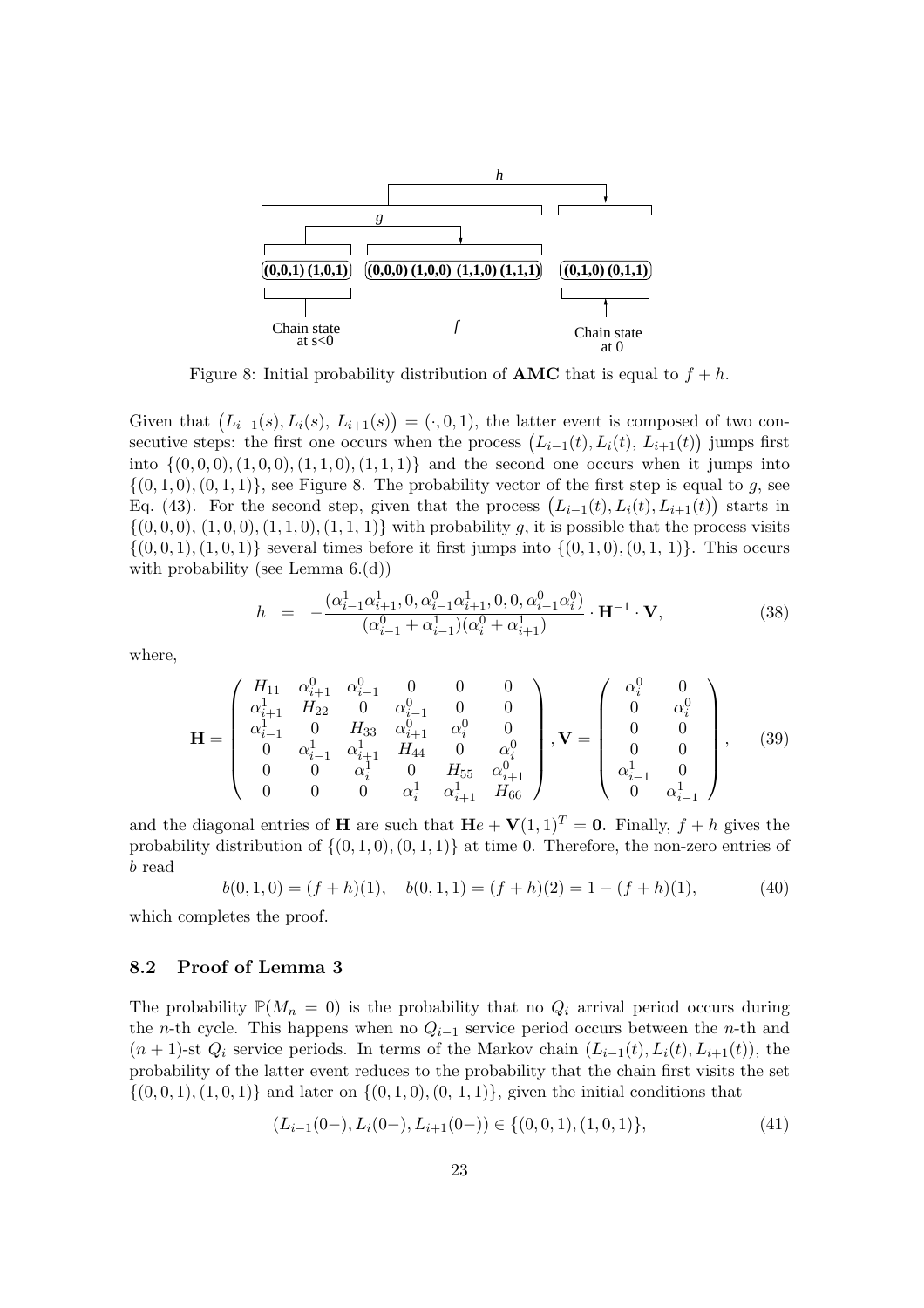$$
(L_{i-1}(0), L_i(0), L_{i+1}(0)) \in \{ (0,0,0), (1,0,0), (1,1,0), (1,1,1) \}. \tag{42}
$$

Making the sets  $\{(0, 0, 1), (1, 0, 1)\}\$  and  $\{(0, 1, 0), (0, 1, 1)\}\$  absorbing,  $\mathbb{P}(M_n = 0)$  is the probability of absorption in  $\{(0, 0, 1), (1, 0, 1)\}$  given the conditions in (41) and (42). First, let us derive the initial probability vector of the absorbing Markov chain. This initial probability vector is equal to the probability that the process jumps into  $\{(0,0,0),\}$  $(1, 0, 0), (1, 1, 0), (1, 1, 1)$ , given that at initial time this process starts with the steady state distribution in  $\{(0, 0, 1), (1, 0, 1)\}\$ , which can be written as (see Lemma 6.(d))

$$
g = -\frac{(\alpha_{i-1}^1, \alpha_{i-1}^0)}{\alpha_{i-1}^0 + \alpha_{i-1}^1} \left( \begin{array}{cc} -\alpha_{i-1}^0 - \alpha_i^0 - \alpha_{i+1}^1 & \alpha_{i-1}^0 \\ \alpha_{i-1}^1 & \alpha_{i-1}^1 & -\alpha_{i-1}^1 - \alpha_i^0 - \alpha_{i+1}^1 \end{array} \right)^{-1}
$$
  
\n
$$
\times \left( \begin{array}{cc} \alpha_{i+1}^1 & 0 & 0 & 0 \\ 0 & \alpha_{i+1}^1 & 0 & \alpha_i^0 \end{array} \right)
$$
  
\n
$$
= \frac{(\alpha_{i-1}^1 \alpha_{i+1}^1, \alpha_{i-1}^0 \alpha_{i+1}^1, 0, \alpha_{i-1}^0 \alpha_i^0)}{(\alpha_{i-1}^0 + \alpha_{i-1}^1)(\alpha_i^0 + \alpha_{i+1}^1)}.
$$
 (43)

It then follows from absorbing Markov chain analysis that (see Lemma 6.(d))

$$
\mathbb{P}(M_n = 0) = -g \cdot \mathbf{F}^{-1} \cdot w,
$$
\n(44)

where,

$$
\mathbf{F} \hspace{0.2cm} = \hspace{0.2cm} \left ( \begin{array}{cccc} F_{11} & \alpha_{i-1}^{0} & 0 & 0 \\ \alpha_{i-1}^{1} & F_{22} & \alpha_{i}^{0} & 0 \\ 0 & \alpha_{i}^{1} & F_{33} & \alpha_{i+1}^{0} \\ 0 & 0 & \alpha_{i+1}^{1} & F_{44} \end{array} \right ), \hspace{0.2cm} w = \left ( \begin{array}{c} \alpha_{i+1}^{0} \\ \alpha_{i+1}^{0} \\ 0 \\ \alpha_{i}^{1} \end{array} \right ),
$$

and where the diagonal entries of  **are such that** 

$$
\mathbf{F}e + w + (\alpha_i^0, 0, \alpha_{i-1}^1, \alpha_{i-1}^1)^T = \mathbf{0},
$$

which completes the proof.

# 8.3 Proof of Lemma 4

 $\Xi_i$  is the duration of service interruption in  $Q_i$ . Therefore, in terms of the Markov chain  $L_i$  is the duration of service interruption in  $Q_i$ . Therefore, in terms of the Markov chain  $(L_{i-1}(t), L_i(t), L_{i+1}(t))$ ,  $\Xi_i$  is the return time of the Markov chain  $(L_{i-1}(t), L_i(t), L_{i+1}(t))$ to the set  $\{(0, 0, 1), (1, 0, 1)\}$ , given that the chain has just left this set at initial time. Let  $y$  denote the row vector that represents the probability distribution of the states  $\{(0,0,0), (0,1,0), (0,1,1), (1,0,0), (1,1,0), (1,1,1)\}\$ at the initial time. Hence, y can be written as (see Lemma 6.(d))

$$
y = -\frac{(\alpha_{i-1}^1, \alpha_{i-1}^0)}{\alpha_{i-1}^0 + \alpha_{i-1}^1} \left( \begin{array}{ccc} -\alpha_{i-1}^0 - \alpha_i^0 - \alpha_{i+1}^1 & \alpha_{i-1}^0 \\ \alpha_{i-1}^1 & -\alpha_{i-1}^1 - \alpha_i^0 - \alpha_{i+1}^1 \end{array} \right)^{-1}
$$
  
\n
$$
\times \left( \begin{array}{ccc} \alpha_{i+1}^1 & 0 & \alpha_i^0 & 0 & 0 \\ 0 & 0 & 0 & \alpha_{i+1}^1 & 0 \end{array} \right)
$$
  
\n
$$
= \frac{(\alpha_{i-1}^1 \alpha_{i+1}^0, 0, \alpha_{i-1}^1 \alpha_i^0, \alpha_{i-1}^0 \alpha_{i+1}^1, 0, \alpha_{i-1}^0 \alpha_i^0)}{(\alpha_{i-1}^0 + \alpha_{i-1}^1)(\alpha_i^0 + \alpha_{i+1}^1)}
$$
 (45)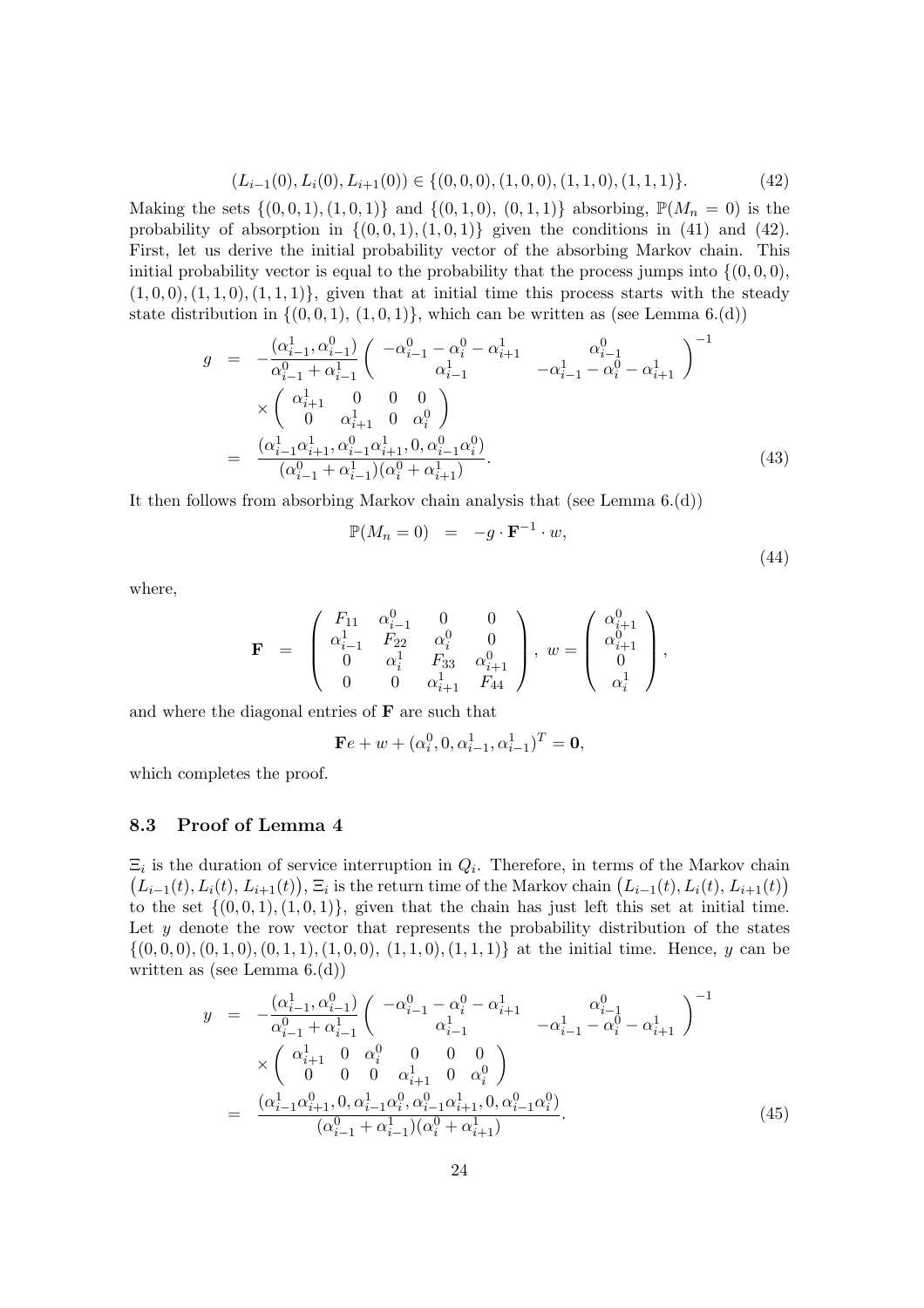Considering the set  $\{(0,0,1), (1,0,1)\}$  as an absorbing set,  $\tilde{\Xi}_i(s)$  becomes the LST of the Considering the set  $\{(0,0,1),(1,0,1)\}$  as an absorpting set,  $\Xi_i(s)$  becomes the LS1 of the<br>time to absorption of  $(L_{i-1}(t), L_i(t), L_{i+1}(t))$  with generator matrix between transient states  $A+B$ , given in Section 5.2, u transition rate column vector from transient states to the absorbing set, and with initial probability distribution  $y$ . Lemma 6.(b) gives the desired result of  $\tilde{\Xi}_i(s)$ .

#### 8.4 Proof of Lemma 5

 $\Xi_i^*$  is the first time after t that the server returns to  $Q_i$  given that an arrival to  $Q_i$  occurs  $\Xi_i$  is the first time after t that the server returns to  $Q_i$  given that an arrival to  $Q_i$  occurs at t. Therefore, in terms of the Markov chain  $(L_{i-1}(t), L_i(t), L_{i+1}(t))$  the duration of  $\Xi_i^*$ at t. Therefore, in terms of the Markov chain  $(L_{i-1}(t), L_i(t), L_{i+1}(t))$  the duration of  $\Xi_i$ <br>is equal to the first passage time of the Markov chain  $(L_{i-1}(t), L_i(t), L_{i+1}(t))$  to the set  $\{(0, 0, 1), (1, 0, 1)\}\$  given that the chain starts in  $\{(0, 1, 0), (0, 1, 1)\}\$  at initial time. By analogy with the derivation of  $\tilde{\Xi}_i(s)$ , assuming that  $\{(0, 0, 1), (1, 0, 1)\}$  is an absorbing set, analogy with the derivation of  $\Xi_i(s)$ , assuming that  $\{(0, 0, 1), (1, 0, 1)\}$  is an absorpting set,<br> $\tilde{\Xi}_i^*(s)$  becomes the LST of the time to absorption of  $(L_{i-1}(t), L_i(t), L_{i+1}(t))$  with  $\mathbf{A} + \mathbf{B}$ , the transient states generator,  $u$  transition rate column vector from transient states to the absorbing set, and with initial probability distribution  $y^*$ . That is, the probability distribution that the chain starts in  $\{(0,1,0),(0,1,1)\}\)$  is given by

$$
y^* = \frac{(0, \alpha_{i+1}^1, \alpha_{i+1}^0, 0, 0, 0)}{\alpha_{i+1}^0 + \alpha_{i+1}^1}.
$$
\n(46)

Lemma 6.(b) gives the desired result of  $\tilde{\Xi}_i^*(s)$ .

# References

- [1] (Delay Tolerant Networking Research Group) Web site: http://www.dtnrg.org.
- [2] Grossglauser, M., Tse, D.: Mobility increases the capacity of ad hoc wireless networks. IEEE Transactions on Networking 10 (2002) 477–486
- [3] Wang, C., Wolff, R.: Work-conserving tandem queues. Queueing Syst. 49 (2005) 283–296
- [4] Coffman, E.G., Fayolle, G., Mitrani, I.: Two queues with alternating service periods. In: Performance '87: Proc. of the 12th IFIP WG 7.3 International Symposium on Computer Performance Modelling, Measurement and Evaluation. (1988) 227–239
- [5] Frigui, I., Alfa, A.: Analysis of a time-limited polling system. Computer Communications 21(6) (1998) 558–571
- [6] Leung, K.: Cyclic-service systems with non-preemptive time-limited service. IEEE Transactions on Communications 42 (1994) 2521–2524
- [7] Yechiali, U., Eliazar, I.: Polling under the randomly-timed gated regime. Stochastic Models 14 (1998) 79–93